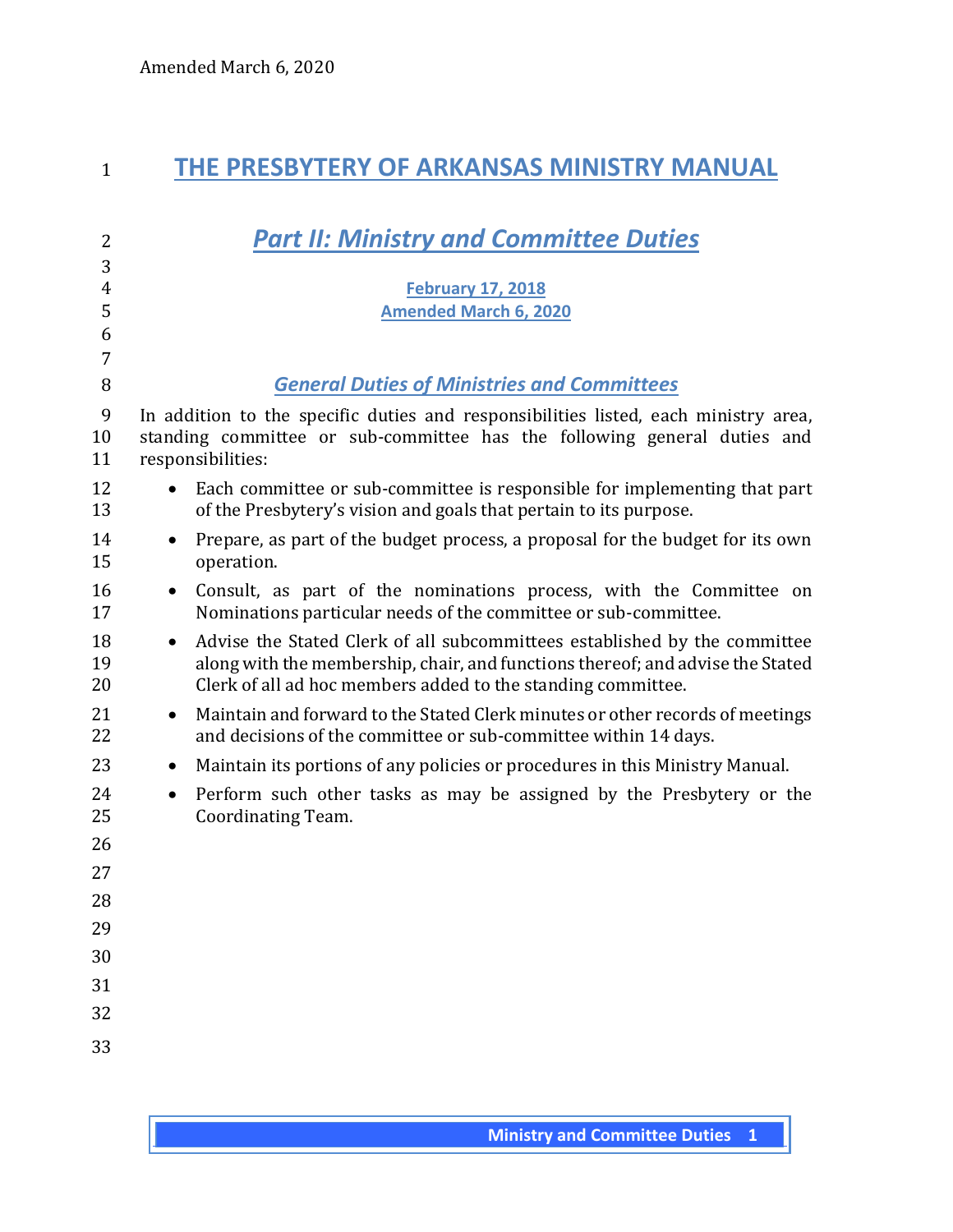| 34                   |    | <b>The Presbytery Coordinating Team</b>                                                                                                                                                                                                                                                                 |
|----------------------|----|---------------------------------------------------------------------------------------------------------------------------------------------------------------------------------------------------------------------------------------------------------------------------------------------------------|
| 35                   |    |                                                                                                                                                                                                                                                                                                         |
| 36                   |    | <b>Purpose</b>                                                                                                                                                                                                                                                                                          |
| 37<br>38<br>39<br>40 |    | The Coordinating Team serves as the coordinating and program oversight body of<br>the Presbytery between meetings. When necessary, the Coordinating Team may act<br>on behalf of the Presbytery for routine business or when a called, special, or regular<br>meeting of the Presbytery is impractical. |
| 41                   |    |                                                                                                                                                                                                                                                                                                         |
| 42                   |    | <b>Duties</b>                                                                                                                                                                                                                                                                                           |
| 43<br>44             |    | 1. Appoint special task forces of the Coordinating Team and, when instructed, the<br>Presbytery.                                                                                                                                                                                                        |
| 45<br>46             |    | 2. Provide oversight and coordination of the committees and task forces of the<br>Presbytery.                                                                                                                                                                                                           |
| 47                   |    | 3. Coordinate the mission and programs of the Presbytery.                                                                                                                                                                                                                                               |
| 48<br>49             |    | 4. Review and evaluate annually Presbytery's mission and structure in light of<br>the vision statement and the Book of Order.                                                                                                                                                                           |
| 50                   |    | 5. Receive and provide for the implementation of referrals from the Presbytery.                                                                                                                                                                                                                         |
| 51<br>52             |    | Ordinarily, response to requests for Presbytery action (other than those<br>actions delegated to the Coordinating Team by policy) will be:                                                                                                                                                              |
| 53                   |    | a. by referring the request, with or without a recommendation as to its                                                                                                                                                                                                                                 |
| 54                   |    | approval, to the appropriate committee or task force, or                                                                                                                                                                                                                                                |
| 55                   |    | b. by a vote of the members of the Presbytery at the next meeting of the                                                                                                                                                                                                                                |
| 56                   |    | Presbytery.                                                                                                                                                                                                                                                                                             |
| 57                   |    | 6. Provide for the planning of the Presbytery's meetings, the Presbytery's                                                                                                                                                                                                                              |
| 58                   |    | worship, and approve all offerings to be taken at Presbytery meetings or in                                                                                                                                                                                                                             |
| 59                   |    | worship services of the Presbytery.                                                                                                                                                                                                                                                                     |
| 60                   |    | 7. Work with the Stated Clerk to provide for the polity responsibilities of the                                                                                                                                                                                                                         |
| 61                   |    | Presbytery.                                                                                                                                                                                                                                                                                             |
| 62<br>63             |    | 8. Be elected as the trustees of the Presbytery who will transact the legal<br>business of the Presbytery.                                                                                                                                                                                              |
| 64                   | 9. | Nominate and elect individuals to the Committee on Nominations and                                                                                                                                                                                                                                      |
| 65                   |    | subsequently seek Presbytery's ratification of these elections.                                                                                                                                                                                                                                         |
| 66                   |    | 10. In extraordinary cases, it may be essential that action be taken before the next                                                                                                                                                                                                                    |
| 67                   |    | Presbytery meeting and before a Presbytery meeting can be called. In such                                                                                                                                                                                                                               |
| 68                   |    | circumstances, the Coordinating Team may act on behalf of Presbytery to                                                                                                                                                                                                                                 |
| 69                   |    | conduct such necessary and urgent business. Care should be taken to provide                                                                                                                                                                                                                             |
| 70                   |    | for action by the full Presbytery when possible.                                                                                                                                                                                                                                                        |
| 71                   |    | 11. Annually review the boundaries of Presbytery regions.                                                                                                                                                                                                                                               |
| 72                   |    |                                                                                                                                                                                                                                                                                                         |
| 73                   |    | <b>Membership</b>                                                                                                                                                                                                                                                                                       |
| 74                   |    | Membership shall be according to the provisions of the Organization and Structure of                                                                                                                                                                                                                    |
| 75                   |    | the Presbytery of Arkansas.                                                                                                                                                                                                                                                                             |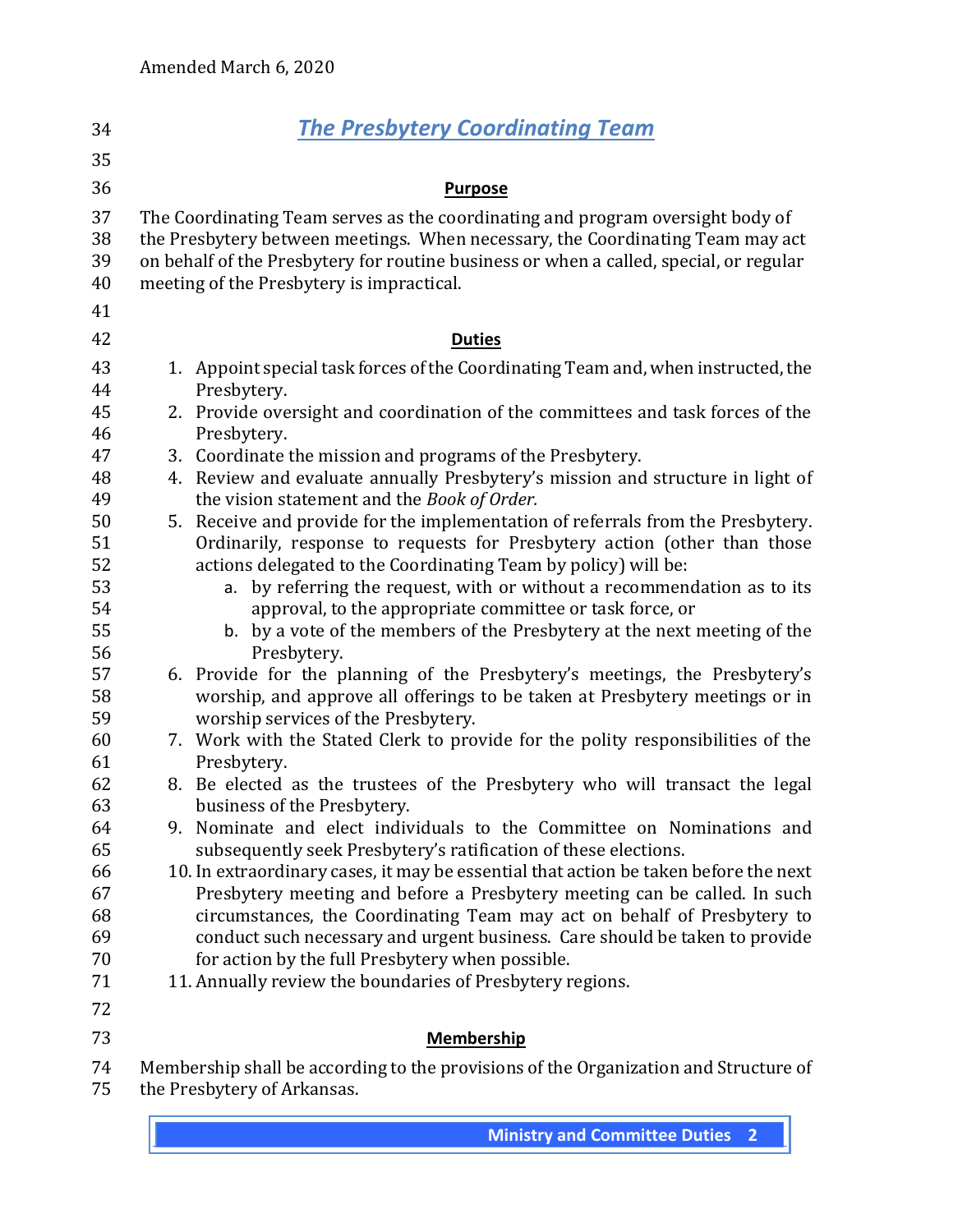| 76                   | The General Presbyter, Stated Clerk, and Treasurer shall serve as staff resources.                                                                                                                                                                                                                |
|----------------------|---------------------------------------------------------------------------------------------------------------------------------------------------------------------------------------------------------------------------------------------------------------------------------------------------|
| 77                   |                                                                                                                                                                                                                                                                                                   |
| 78                   | <b>Meetings</b>                                                                                                                                                                                                                                                                                   |
| 79<br>80<br>81<br>82 | The Coordinating Team shall ordinarily meet four times a year including an annual<br>retreat. A quorum shall be a majority of the currently serving members as determined<br>by the records of the Presbytery office, but in no event shall a quorum be less than<br>five elected voting members. |
| 83<br>84             | Called meetings of the Coordinating Team shall be at the request of three members of<br>the Coordinating Team.                                                                                                                                                                                    |
| 85                   |                                                                                                                                                                                                                                                                                                   |
| 86                   | <b>Reporting</b>                                                                                                                                                                                                                                                                                  |
| 87<br>88<br>89<br>90 | The Coordinating Team shall report its work directly to the Presbytery by submitting<br>a written report at every Stated Meeting of the Presbytery. This report shall be<br>prepared by the Moderator of the Coordinating Team and the Stated Clerk or<br><b>Assistant Stated Clerk.</b>          |
| 91                   |                                                                                                                                                                                                                                                                                                   |
| 92                   | Limitations                                                                                                                                                                                                                                                                                       |
| 93<br>94             | The Coordinating Team shall not take any action contrary to the Book of Order or the<br>Ministry Manual of the Presbytery of Arkansas.                                                                                                                                                            |
| 95                   |                                                                                                                                                                                                                                                                                                   |
| 96                   |                                                                                                                                                                                                                                                                                                   |
| 97                   |                                                                                                                                                                                                                                                                                                   |
| 98                   |                                                                                                                                                                                                                                                                                                   |
| 99                   |                                                                                                                                                                                                                                                                                                   |
| 100                  |                                                                                                                                                                                                                                                                                                   |
| 101                  |                                                                                                                                                                                                                                                                                                   |
| 102                  |                                                                                                                                                                                                                                                                                                   |
| 103                  |                                                                                                                                                                                                                                                                                                   |
| 104                  |                                                                                                                                                                                                                                                                                                   |
| 105                  |                                                                                                                                                                                                                                                                                                   |
| 106                  |                                                                                                                                                                                                                                                                                                   |
| 107                  |                                                                                                                                                                                                                                                                                                   |
| 108                  |                                                                                                                                                                                                                                                                                                   |
| 109                  |                                                                                                                                                                                                                                                                                                   |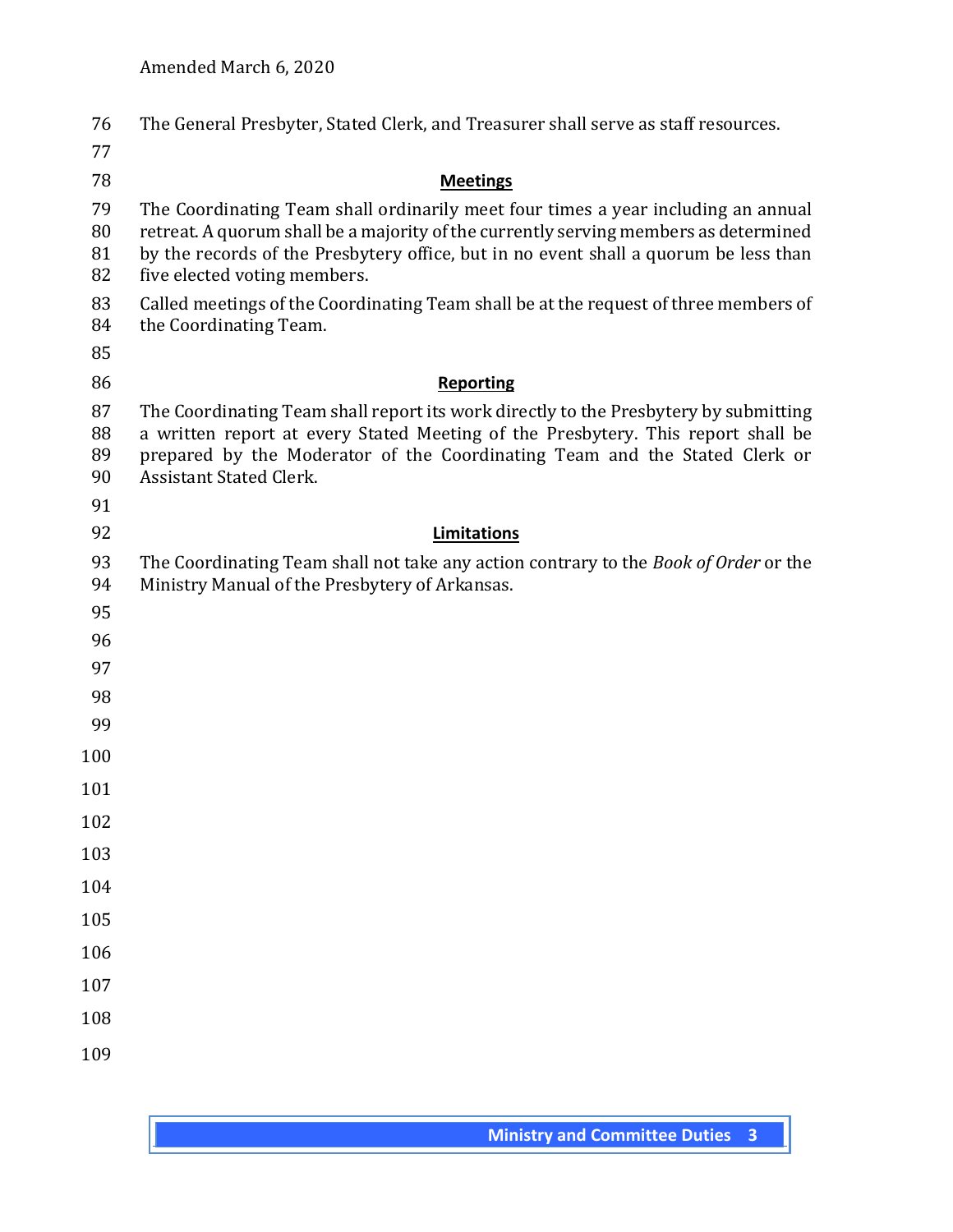| <b>Institutional Support</b>                                                                                         |
|----------------------------------------------------------------------------------------------------------------------|
|                                                                                                                      |
| <b>The Committee on Administration</b>                                                                               |
|                                                                                                                      |
|                                                                                                                      |
| <b>Purpose</b>                                                                                                       |
| The Committee on Administration is responsible for the budget and financial areas of                                 |
| the Presbytery, matters concerning the personnel of the Presbytery, and the property<br>of the Presbytery.           |
|                                                                                                                      |
|                                                                                                                      |
| <b>Duties</b>                                                                                                        |
| The Committee on Administration is responsible to the Presbytery as follows:                                         |
| 1. Recommend an annual budget based upon priorities set by Presbytery and                                            |
| funded in accordance with all monies anticipated for the coming year.                                                |
| Supervise the approved annual budget with regular reports to the<br>2.                                               |
| Presbytery, including an annual audit. A full audit will normally be                                                 |
| performed every 5 years with annual reviews on intervening years.                                                    |
| 3. Recommend benevolence funding, mission program funding for Synod and                                              |
| General Assembly and allocate per capita assessments of the General                                                  |
| Assembly, Synod and Presbytery.                                                                                      |
| 4. Provide and review procedures for routine financial matters and<br>investment practices.                          |
| 5. Review annually the insurance portfolio of the Presbytery and make                                                |
| recommendations for changes.                                                                                         |
| 6. Annually review the job descriptions and salaries (if any) of all Presbytery                                      |
| personnel (full-time and part-time) and make recommendations of any                                                  |
| changes to the Presbytery.                                                                                           |
| 7. Maintain and review a personnel manual for the Presbytery office.                                                 |
| 8. Conduct annual performance reviews for the General Presbyter and Stated                                           |
| Clerk in accordance with the Presbytery Personnel Performance Manual.                                                |
| 9. Through the General Presbyter, oversee the day-to-day operation of the                                            |
| Presbytery office and the treasurer's office.                                                                        |
| 10. Approve unusual expenditures. Non-budget purchases over \$500 must be                                            |
| approved by Committee on Administration.<br>11. Have responsibility for all stewardship duties for the Presbytery of |
| Arkansas.                                                                                                            |
|                                                                                                                      |
|                                                                                                                      |
| <b>Membership</b>                                                                                                    |
| Membership shall be according to the provisions of the Organization and Structure of<br>the Presbytery of Arkansas.  |
| The General Presbyter and Treasurer shall ordinarily be the staff resource persons.                                  |
|                                                                                                                      |
|                                                                                                                      |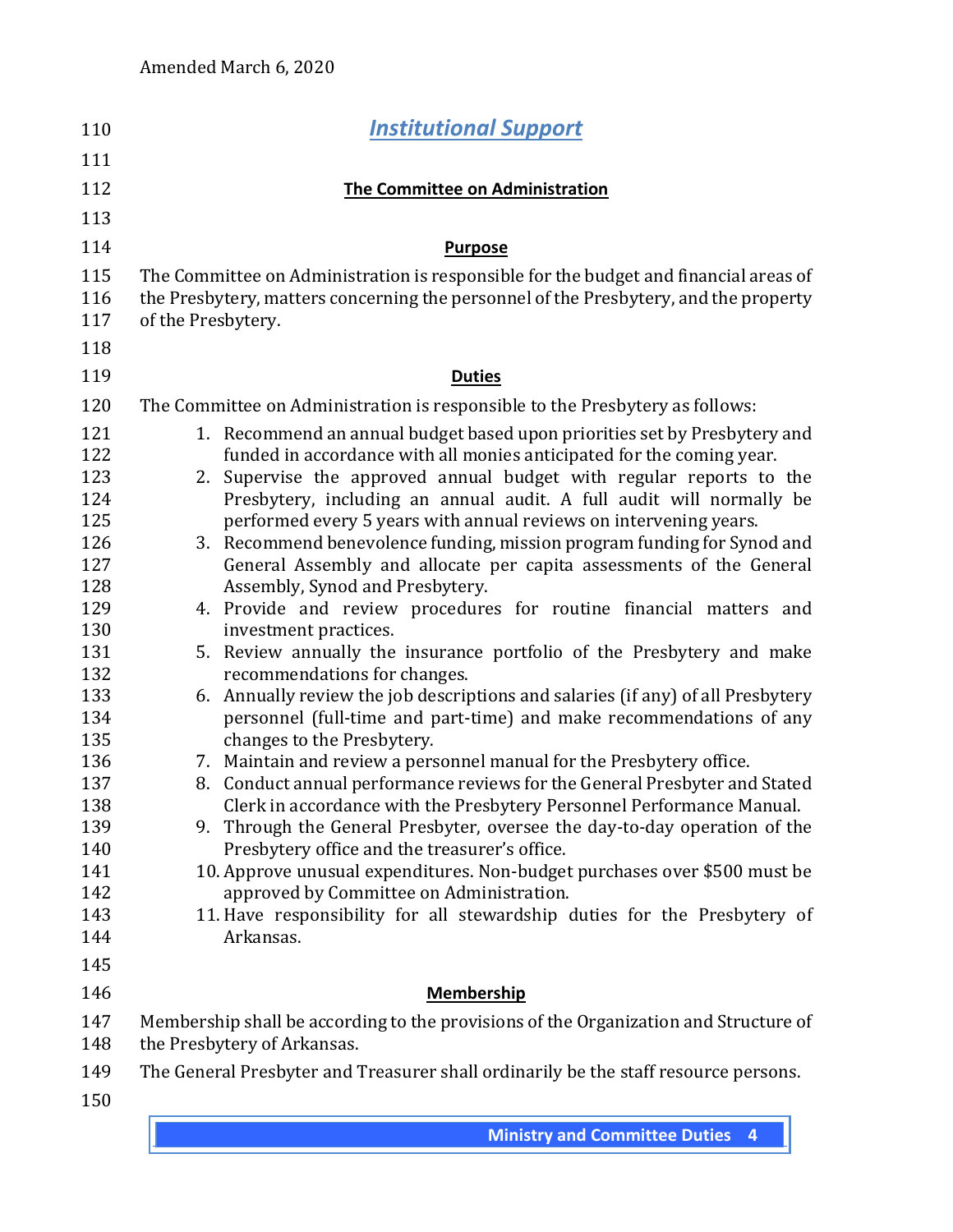| 151                      | <b>Meetings</b>                                                                                                                                                                                                                                                            |
|--------------------------|----------------------------------------------------------------------------------------------------------------------------------------------------------------------------------------------------------------------------------------------------------------------------|
| 152                      | Ordinarily the Committee on Administration shall meet at least quarterly.                                                                                                                                                                                                  |
| 153                      | Special meetings may be called by the Moderator as needed.                                                                                                                                                                                                                 |
| 154<br>155<br>156        | A quorum shall be a majority of the currently serving members of the committee as<br>determined by the records of the Presbytery office, but in no event shall a quorum be<br>less than three members.                                                                     |
| 157<br>158<br>159        | Written minutes of all meetings shall be kept and copies provided to the moderator<br>of the Coordinating Team and the Stated Clerk within fourteen days of regular or<br>special meeting.                                                                                 |
| 160                      |                                                                                                                                                                                                                                                                            |
| 161                      | <b>Reporting</b>                                                                                                                                                                                                                                                           |
| 162<br>163<br>164<br>165 | All actions of the Committee on Administration and any sub-committees or task<br>forces reporting to it shall be reported to the next regular meeting of the Presbytery.<br>Between regular meetings of the Presbytery, reports shall be made to the<br>Coordinating Team. |
| 166<br>167<br>168        | Written minutes of all meetings shall be kept and copies provided to the Moderator<br>of the Coordinating Team and the Stated Clerk within fourteen days of regular or<br>special meeting.                                                                                 |
| 169                      |                                                                                                                                                                                                                                                                            |
| 170                      |                                                                                                                                                                                                                                                                            |
| 171                      |                                                                                                                                                                                                                                                                            |
| 172                      |                                                                                                                                                                                                                                                                            |
| 173                      |                                                                                                                                                                                                                                                                            |
| 174                      |                                                                                                                                                                                                                                                                            |
| 175                      |                                                                                                                                                                                                                                                                            |
| 176                      |                                                                                                                                                                                                                                                                            |
| 177                      |                                                                                                                                                                                                                                                                            |
| 178                      |                                                                                                                                                                                                                                                                            |
| 179                      |                                                                                                                                                                                                                                                                            |
| 180                      |                                                                                                                                                                                                                                                                            |
| 181<br>182               |                                                                                                                                                                                                                                                                            |
| 183                      |                                                                                                                                                                                                                                                                            |
| 184                      |                                                                                                                                                                                                                                                                            |
| 185                      |                                                                                                                                                                                                                                                                            |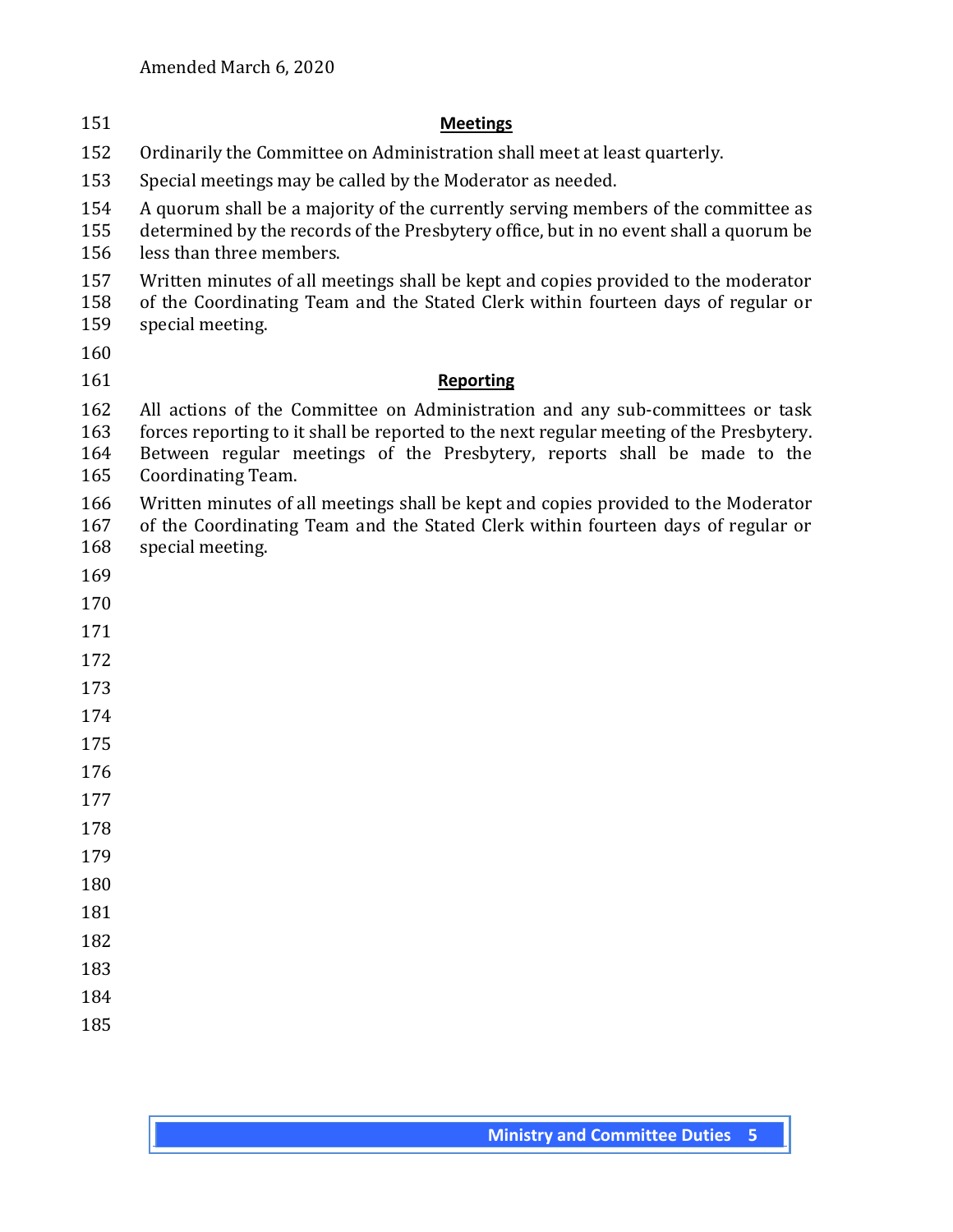| 186                                                                | <b>The Committee on Representation</b>                                                                                                                                                                                                                                                                                                                                                                                                                                                                                                                                                                                                                                                                          |
|--------------------------------------------------------------------|-----------------------------------------------------------------------------------------------------------------------------------------------------------------------------------------------------------------------------------------------------------------------------------------------------------------------------------------------------------------------------------------------------------------------------------------------------------------------------------------------------------------------------------------------------------------------------------------------------------------------------------------------------------------------------------------------------------------|
| 187                                                                |                                                                                                                                                                                                                                                                                                                                                                                                                                                                                                                                                                                                                                                                                                                 |
| 188                                                                | <b>Purpose</b>                                                                                                                                                                                                                                                                                                                                                                                                                                                                                                                                                                                                                                                                                                  |
| 189<br>190<br>191<br>192<br>193                                    | The Committee on Representation (COR) advises the Presbytery with respect to its<br>membership and that of committees, agencies, and other entities under the direction<br>of the Presbytery to insure fair and effective representation according to the<br>principles of parity and representation.                                                                                                                                                                                                                                                                                                                                                                                                           |
| 194                                                                | <b>Duties</b>                                                                                                                                                                                                                                                                                                                                                                                                                                                                                                                                                                                                                                                                                                   |
| 195                                                                | The Committee shall:                                                                                                                                                                                                                                                                                                                                                                                                                                                                                                                                                                                                                                                                                            |
| 196<br>197<br>198<br>199<br>200<br>201<br>202<br>203<br>204<br>205 | 1. Serve both as an advocate for the representation of racial ethnic members,<br>women, different age groups, and persons with disabilities and as a continuing<br>resource to the Presbytery in these areas.<br>2. Review the performance of the Presbytery in these matters and shall report<br>annually to it and to the Synod with recommendations for any needed<br>corrective action.<br>3. Advise the Committee on Nominations of any need for nominations in<br>particular categories needing increased representation, and shall regularly<br>inform the Presbytery of its progress toward fair representation of racial<br>ethnic members, women, different age groups, persons regardless of marital |
| 206<br>207                                                         | status, and persons regardless of disabilities.                                                                                                                                                                                                                                                                                                                                                                                                                                                                                                                                                                                                                                                                 |
| 208                                                                | <b>Membership</b>                                                                                                                                                                                                                                                                                                                                                                                                                                                                                                                                                                                                                                                                                               |
| 209<br>210                                                         | Membership shall be according to the provisions of the Organization and Structure of<br>the Presbytery of Arkansas.                                                                                                                                                                                                                                                                                                                                                                                                                                                                                                                                                                                             |
| 211<br>212                                                         | The Stated Clerk shall ordinarily be the staff resource person.                                                                                                                                                                                                                                                                                                                                                                                                                                                                                                                                                                                                                                                 |
| 213                                                                | Organization                                                                                                                                                                                                                                                                                                                                                                                                                                                                                                                                                                                                                                                                                                    |
| 214<br>215<br>216<br>217<br>218                                    | The Presbytery shall elect the Moderator of the committee, to serve for one year. The<br>committee shall elect its own clerk for one year who shall take minutes of the meeting<br>and distribute them among its members, the Presbytery office, the Stated Clerk and<br>the Moderator of Coordinating Team within ten days of the meeting.                                                                                                                                                                                                                                                                                                                                                                     |
| 219                                                                | <b>Meetings</b>                                                                                                                                                                                                                                                                                                                                                                                                                                                                                                                                                                                                                                                                                                 |
| 220<br>221                                                         | The COR ordinarily meets following receipt of the current year's General Assembly<br>statistics and ordinarily reports to the following meeting of Presbytery.                                                                                                                                                                                                                                                                                                                                                                                                                                                                                                                                                  |
| 222                                                                | Other meetings may be called as needed.                                                                                                                                                                                                                                                                                                                                                                                                                                                                                                                                                                                                                                                                         |
| 223<br>224                                                         | <b>Accountability</b>                                                                                                                                                                                                                                                                                                                                                                                                                                                                                                                                                                                                                                                                                           |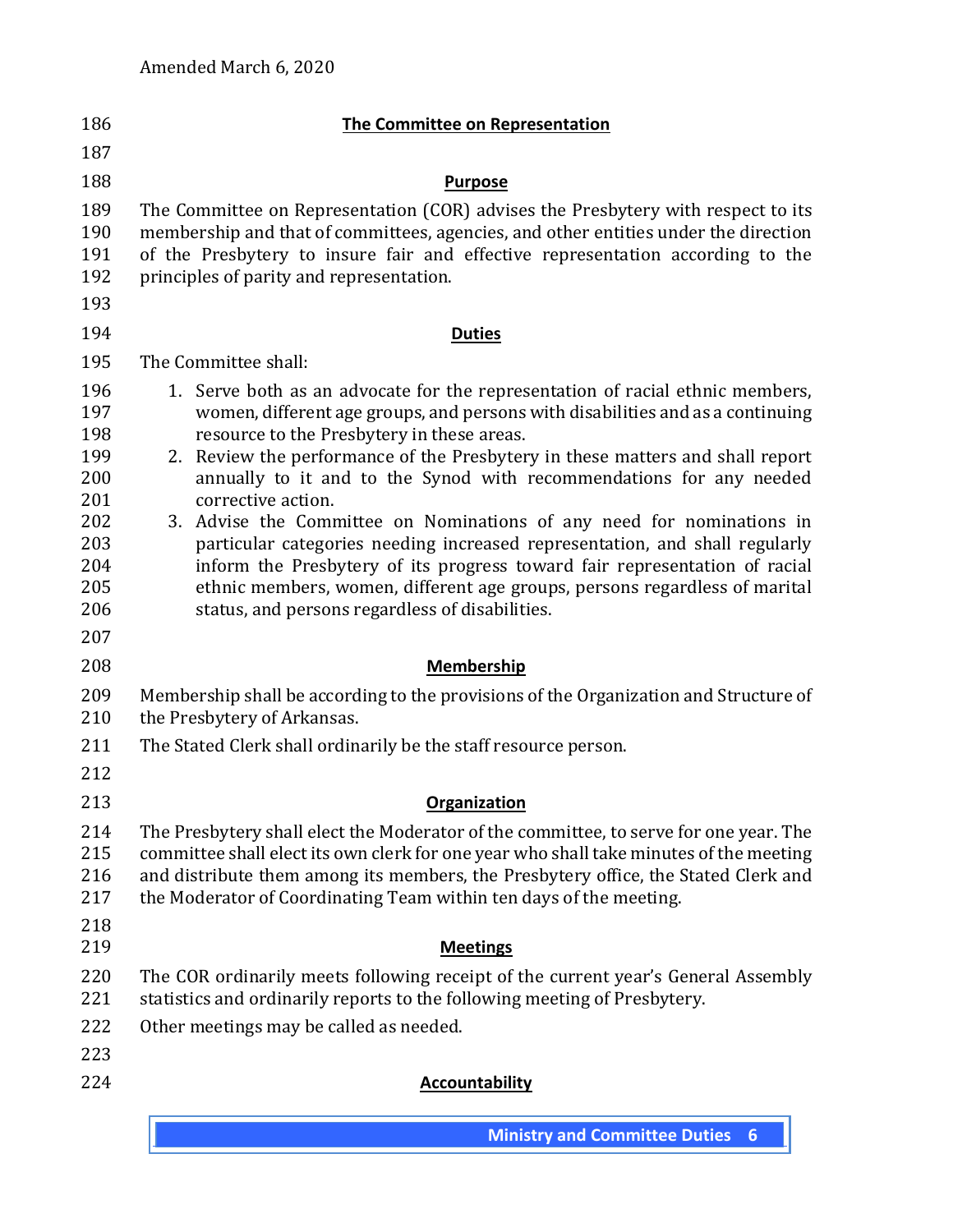Statistical information shall be given to the COR by the Presbytery office. The COR then compares all categories with the Presbytery's general membership to show weaknesses and strengths. The COR works closely with the Committee on Nominations and may submit names of nominees if necessary. The COR reports directly to the Presbytery through an annual written report. The COR coordinates appropriate activities and requests for other ministries in the Presbytery through the Coordinating Team.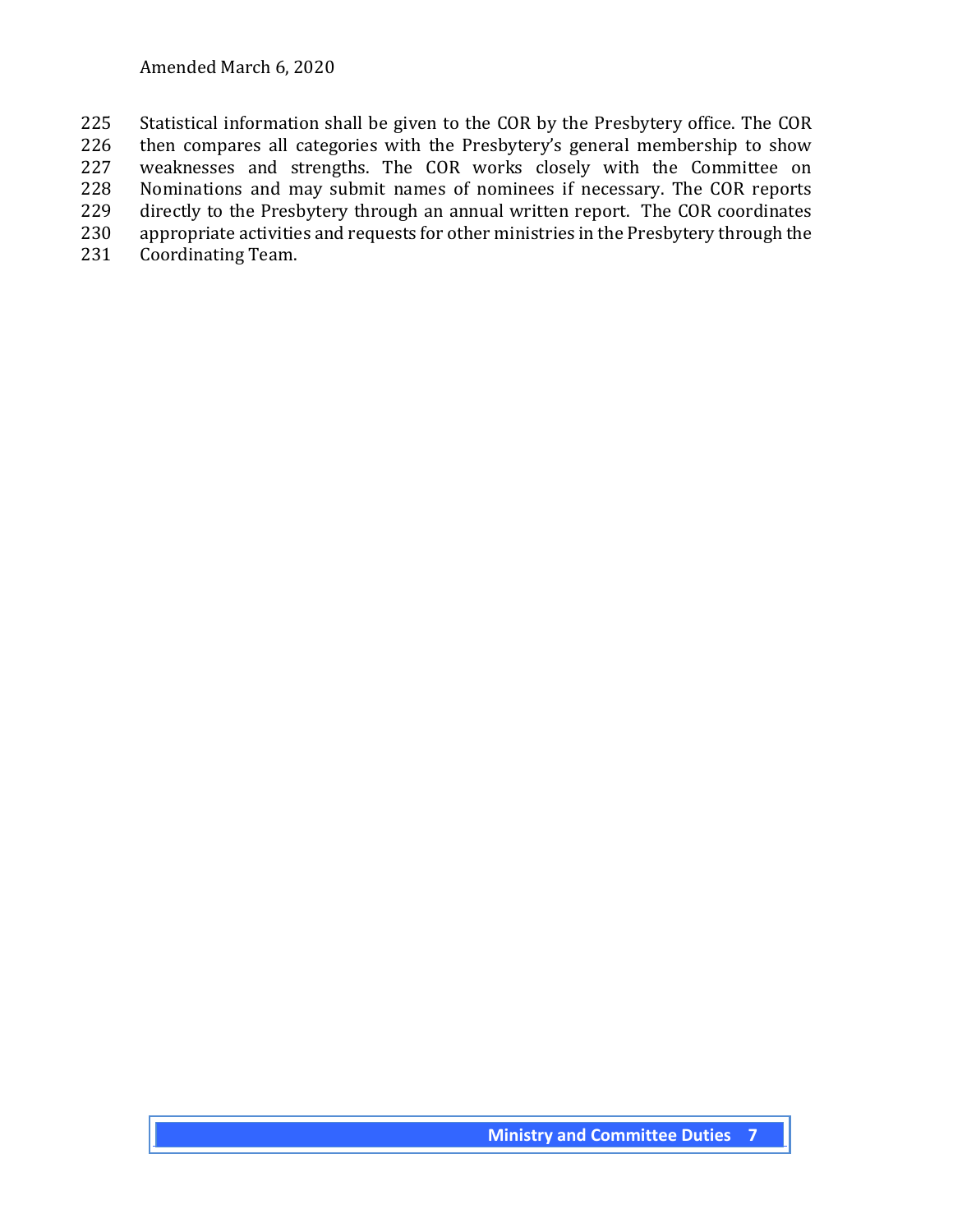| 232                                    | <b>The Committee on Nominations</b>                                                                                                                                                                                                                                                                                                                                     |
|----------------------------------------|-------------------------------------------------------------------------------------------------------------------------------------------------------------------------------------------------------------------------------------------------------------------------------------------------------------------------------------------------------------------------|
| 233                                    |                                                                                                                                                                                                                                                                                                                                                                         |
| 234                                    | <b>Purpose</b>                                                                                                                                                                                                                                                                                                                                                          |
| 235                                    | This committee shall be responsible for the nomination process in the Presbytery.                                                                                                                                                                                                                                                                                       |
| 236                                    |                                                                                                                                                                                                                                                                                                                                                                         |
| 237                                    | <b>Responsibilities</b>                                                                                                                                                                                                                                                                                                                                                 |
| 238                                    | The Committee shall:                                                                                                                                                                                                                                                                                                                                                    |
| 239<br>240<br>241<br>242               | 1. After consulting with the ministries of the Presbytery and seeking input from<br>congregations, minister members, and committees, the committee shall<br>nominate all Presbytery officers, trustees, and permanent committee<br>members, except those positions elected in a different manner as delineated                                                          |
| 243<br>244<br>245<br>246<br>247<br>248 | in other places in this document.<br>2. Nominate all commissioners, alternates, and special delegates from this<br>Presbytery to the General Assembly and Synod. Ordinarily, election of<br>commissioners to the General Assembly and Synod shall occur at the last<br>stated Presbytery meeting of the year. Criteria for selection of commissioners<br>have been set. |
| 249<br>250<br>251<br>252<br>253        | Nominate moderators of Presbytery committees. (Service would resemble the<br>3.<br>model of the Presbytery moderator and vice-moderator, with former<br>moderators serving in an advisory role their third year. Terms would be<br>staggered so that the majority of moderators do not rotate off in the same<br>year.)                                                 |
| 254                                    | 4. Nominate a Counselor-at-law, who is an elder in the Presbyterian Church                                                                                                                                                                                                                                                                                              |
| 255<br>256<br>257<br>258<br>259        | (USA), to serve for three years.<br>5. Present nominations to the Presbytery at its last stated Presbytery meeting of<br>the year at which time election will take place. The names and addresses of<br>such nominees shall be presented in printed form. Persons thus elected shall<br>ordinarily assume office at the beginning of the next year.                     |
| 260                                    | 6. Secure in advance from the persons it nominates their willingness to be                                                                                                                                                                                                                                                                                              |
| 261<br>262<br>263                      | nominated and to serve if elected.<br>7. Exercise care to achieve fair representation as regards geographical<br>distribution.                                                                                                                                                                                                                                          |
| 264<br>265                             | Nominate to the Coordinating Team, for immediate election and service,<br>8.<br>members to fill unexpired terms as vacancies develop between Presbytery                                                                                                                                                                                                                 |
| 266<br>267<br>268                      | meetings and subsequently seek Presbytery's ratification of these elections.<br>Maintain a current list of individuals currently serving the Presbytery and a<br>9.<br>record of past service.                                                                                                                                                                          |
| 269<br>270<br>271<br>272               | 10. Do the best job possible to match gifts of people with needs of the presbytery<br>while honoring parity between Ruling Elders and Ministers of the Word and<br>Sacrament, and laity, where allowed, and representing both genders, several<br>ethnicities and regional geography, aspiring to the standards required in the                                         |
| 273<br>274                             | Presbytery's documents. However, when these standards cannot be met<br>despite their best efforts, it is up to the Committee on Nominations' discretion                                                                                                                                                                                                                 |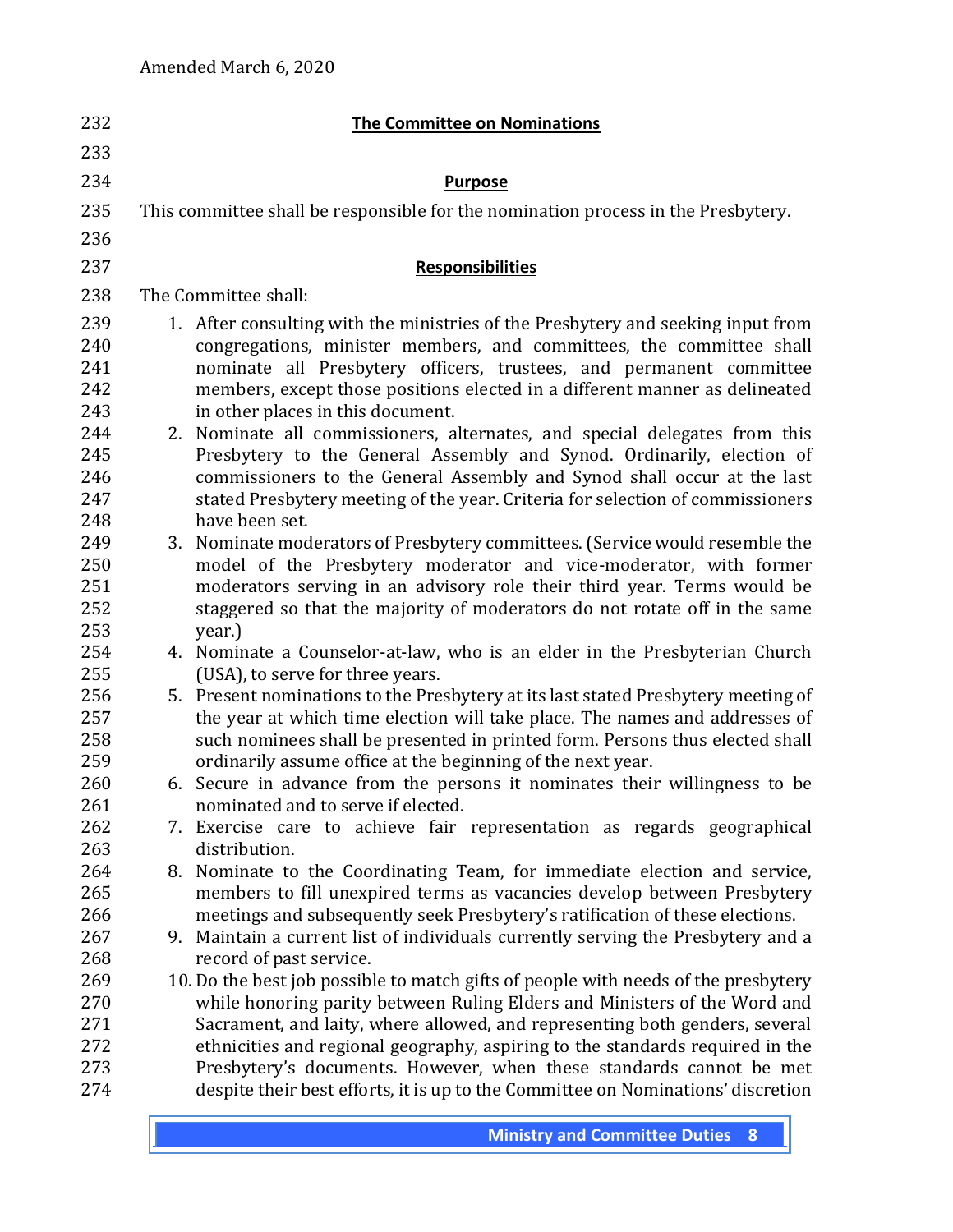| 275<br>276               | to bring names of persons to the presbytery as appropriately as possible,<br>favoring those who volunteer for particular service.                                                                                                                                                         |
|--------------------------|-------------------------------------------------------------------------------------------------------------------------------------------------------------------------------------------------------------------------------------------------------------------------------------------|
| 277                      |                                                                                                                                                                                                                                                                                           |
| 278                      | <b>Membership</b>                                                                                                                                                                                                                                                                         |
| 279<br>280               | Membership shall be according to the provisions of the Organization and Structure of<br>the Presbytery of Arkansas.                                                                                                                                                                       |
| 281                      | The Stated Clerk shall ordinarily be the staff resource person.                                                                                                                                                                                                                           |
| 282                      |                                                                                                                                                                                                                                                                                           |
| 283                      | <b>Meetings</b>                                                                                                                                                                                                                                                                           |
| 284                      | The committee shall meet at least annually.                                                                                                                                                                                                                                               |
| 285<br>286<br>287        | The moderator may call special meetings as the needs of the Presbytery demand. To<br>facilitate meetings with the most inclusive attendance, the committee is encouraged<br>to make use of the Electronic Meeting Policy.                                                                 |
| 288<br>289               | A quorum shall be a majority of the currently serving members according to the<br>records of the Presbytery office.                                                                                                                                                                       |
| 290                      |                                                                                                                                                                                                                                                                                           |
| 291                      | <b>Accountability</b>                                                                                                                                                                                                                                                                     |
| 292<br>293<br>294<br>295 | The Committee on Nominations reports directly to the Presbytery of Arkansas by<br>submitting a written report at least annually. The Committee on Nominations<br>coordinates appropriate activities and requests for other ministries in the Presbytery<br>through the Coordinating Team. |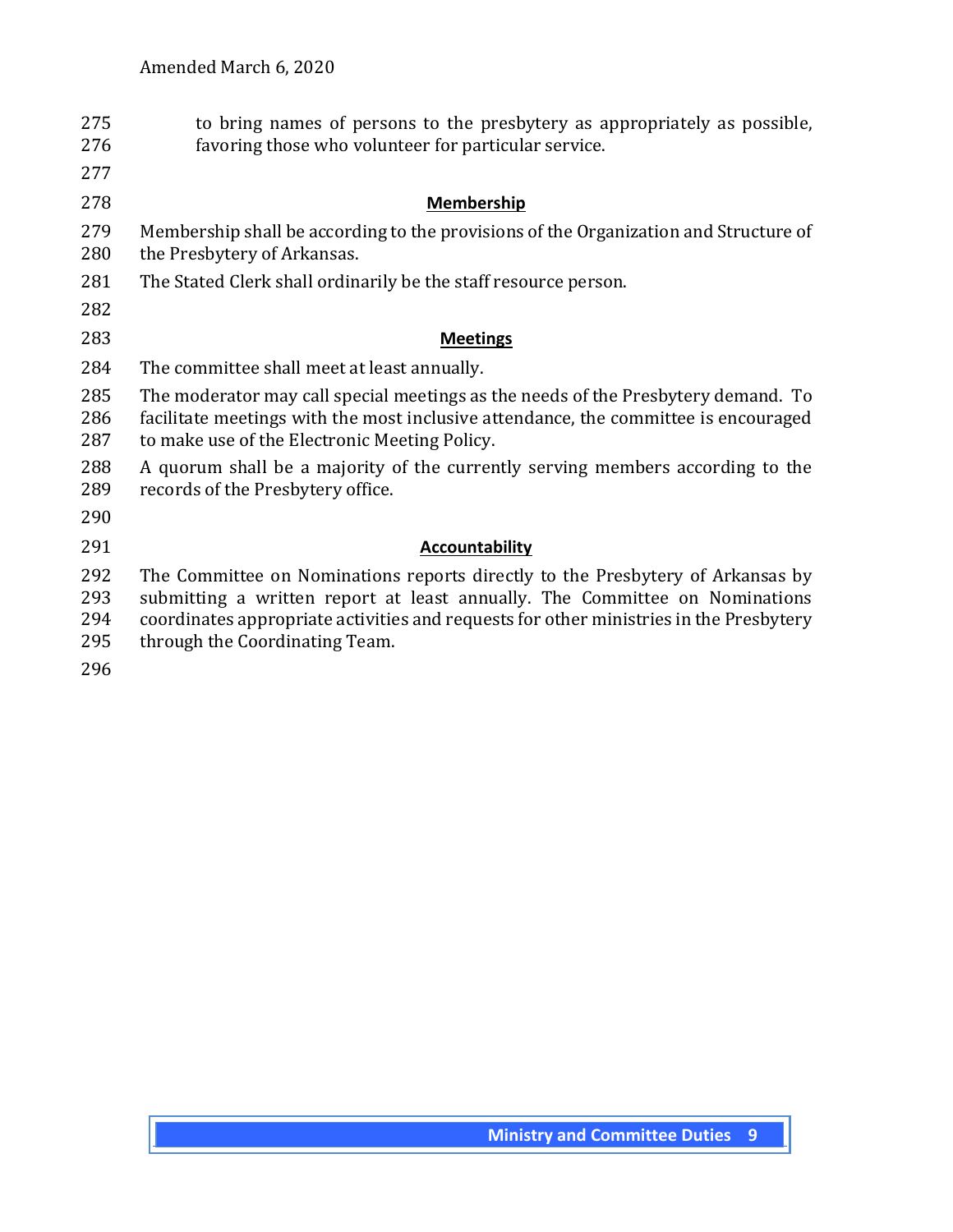| 297                      | <b>The Permanent Judicial Commission</b>                                                                                                                                                                                                                                                                                         |
|--------------------------|----------------------------------------------------------------------------------------------------------------------------------------------------------------------------------------------------------------------------------------------------------------------------------------------------------------------------------|
| 298                      |                                                                                                                                                                                                                                                                                                                                  |
| 299                      | <b>Purpose</b>                                                                                                                                                                                                                                                                                                                   |
| 300<br>301               | The Permanent Judicial Commission shall consider all cases either of a remedial or a<br>disciplinary nature transmitted to it from the Presbytery.                                                                                                                                                                               |
| 302                      |                                                                                                                                                                                                                                                                                                                                  |
| 303                      | <b>Duties</b>                                                                                                                                                                                                                                                                                                                    |
| 304<br>305<br>306        | All its powers and proceedings must be in compliance with the constitution of the<br>Presbyterian Church (U.S.A.) and its rules of discipline (D-1.0000 - D-14.0502) as<br>amended from time to time.                                                                                                                            |
| 307                      |                                                                                                                                                                                                                                                                                                                                  |
| 308                      | <b>Membership</b>                                                                                                                                                                                                                                                                                                                |
| 309<br>310               | Membership shall be according to the provisions of the Organization and Structure of<br>the Presbytery of Arkansas.                                                                                                                                                                                                              |
| 311                      | The Stated Clerk shall ordinarily be the staff resource person.                                                                                                                                                                                                                                                                  |
| 312                      |                                                                                                                                                                                                                                                                                                                                  |
| 313                      | Organization                                                                                                                                                                                                                                                                                                                     |
| 314<br>315<br>316<br>317 | A quorum is a majority of the members. (D-5.0204). When a new class is elected, the<br>Stated Clerk shall arrange for training and orientation for the entire Commission. At<br>this meeting the Commission shall elect its own Moderator and clerk who shall serve<br>until the new Moderator and clerk are elected. (D-5.0201) |
| 318                      |                                                                                                                                                                                                                                                                                                                                  |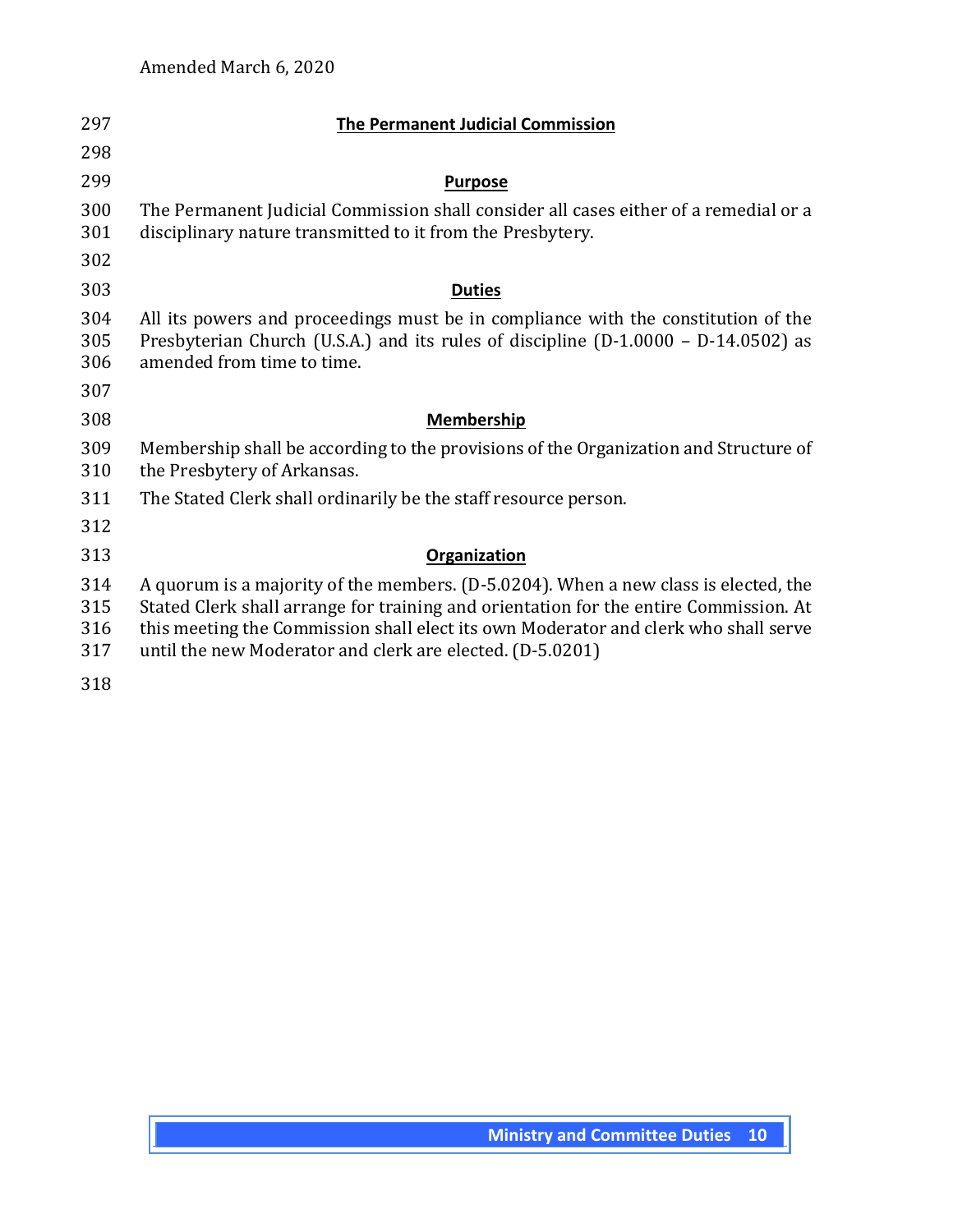| 319                             | <b>Leadership and Ministry</b>                                                                                                                                                                                                                                                                                                                                                                                            |
|---------------------------------|---------------------------------------------------------------------------------------------------------------------------------------------------------------------------------------------------------------------------------------------------------------------------------------------------------------------------------------------------------------------------------------------------------------------------|
| 320                             |                                                                                                                                                                                                                                                                                                                                                                                                                           |
| 321                             | <b>General Provisions</b>                                                                                                                                                                                                                                                                                                                                                                                                 |
| 322                             |                                                                                                                                                                                                                                                                                                                                                                                                                           |
| 323                             | <b>Purpose</b>                                                                                                                                                                                                                                                                                                                                                                                                            |
| 324<br>325<br>326<br>327<br>328 | Leadership and Ministry shall be responsible for oversight of the enrolling and<br>dismissing of ministers, the call process for congregational ministry, validation of<br>other ministries, the training and oversight of Commissioned Ruling Elders, the<br>oversight of Inquirers and Candidates for ministry, the health and welfare of member<br>congregations, and the support and nurture of church professionals. |
| 329                             |                                                                                                                                                                                                                                                                                                                                                                                                                           |
| 330                             | <b>Duties</b>                                                                                                                                                                                                                                                                                                                                                                                                             |
| 331<br>332<br>333               | Leadership and Ministry committees are responsible for their individual roles in the<br>life of the Presbytery and for coordinating their work. Each permanent committee's<br>duties are described in this manual.                                                                                                                                                                                                        |
| 334                             |                                                                                                                                                                                                                                                                                                                                                                                                                           |
| 335                             | <b>Meetings</b>                                                                                                                                                                                                                                                                                                                                                                                                           |
| 336<br>337                      | The Moderators of Leadership and Ministry committees shall communicate regularly<br>to coordinate the work of the ministry area.                                                                                                                                                                                                                                                                                          |
| 338<br>339<br>340               | Meetings of individual permanent committees shall be according to the policy for that<br>particular committee.                                                                                                                                                                                                                                                                                                            |
|                                 |                                                                                                                                                                                                                                                                                                                                                                                                                           |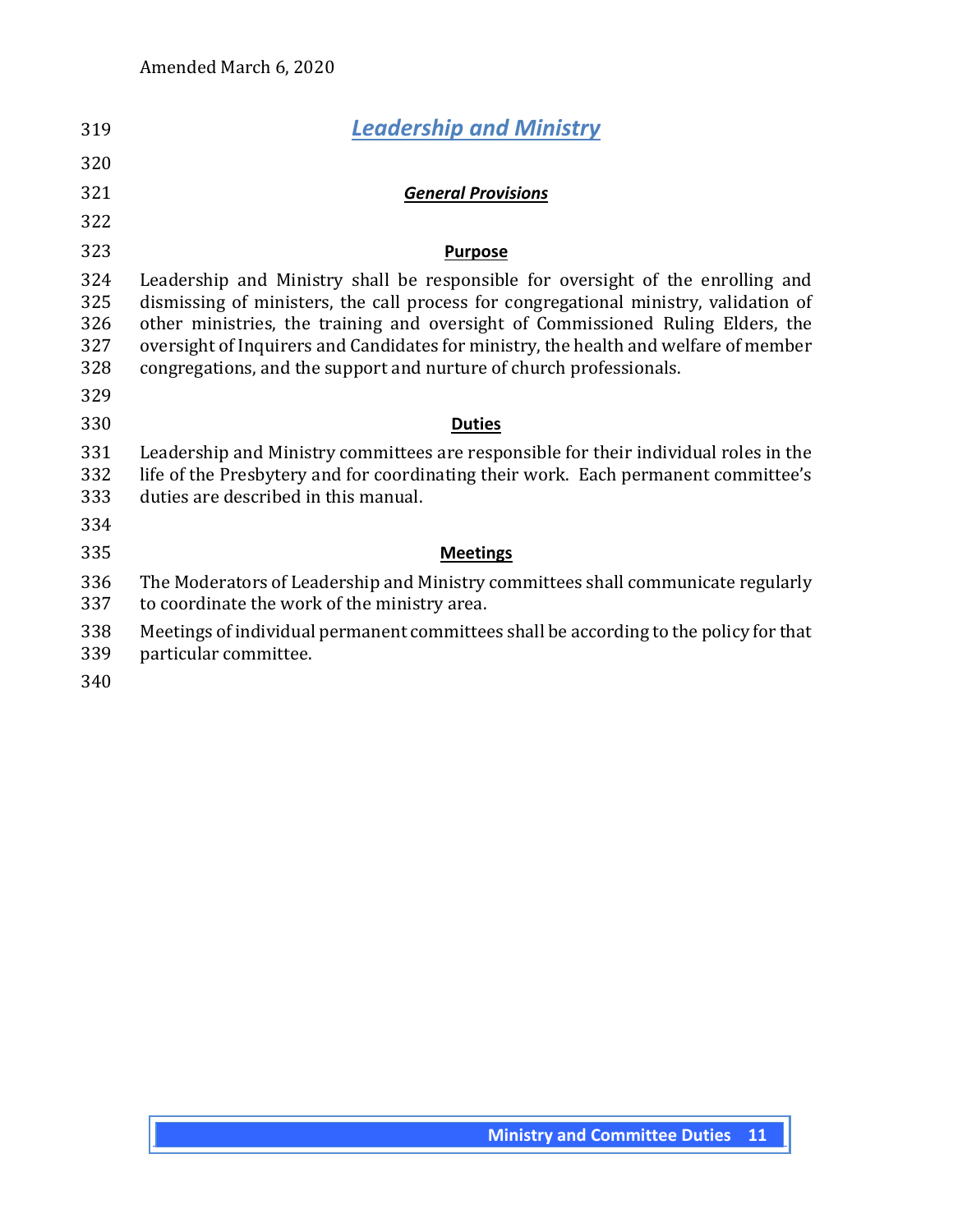| 341                                    |          | <b>Committee on Preparation for Ministry</b>                                                                                                                                                                                                                                                                                                                                        |
|----------------------------------------|----------|-------------------------------------------------------------------------------------------------------------------------------------------------------------------------------------------------------------------------------------------------------------------------------------------------------------------------------------------------------------------------------------|
| 342                                    |          |                                                                                                                                                                                                                                                                                                                                                                                     |
| 343                                    |          | <b>Purpose</b>                                                                                                                                                                                                                                                                                                                                                                      |
| 344<br>345<br>346<br>347<br>348<br>349 |          | The Committee on Preparation for Ministry (CPM) oversees the training, certification,<br>and examination of Inquirers and Candidates for the office of Minister of Word and<br>Sacrament (MWS) and candidates for the role of Commissioned Ruling Elder. The<br>CPM shall also provide for the certification of qualified Christian Educators and<br>Associate Christian Educators. |
| 350                                    |          | <b>Duties</b>                                                                                                                                                                                                                                                                                                                                                                       |
| 351<br>352                             |          | For Inquirers and Candidates for the ordered ministry of Minister of Word and<br>Sacrament, the Committee on Preparation for Ministry (CPM) shall:                                                                                                                                                                                                                                  |
| 353<br>354<br>355<br>356               |          | 1. Enter into a covenant relationship with the Inquirer that shall allow the<br>individual to explore the call to the ordered ministries of the church and shall<br>help the individual make a decision regarding her or his suitability for that<br>ministry.                                                                                                                      |
| 357<br>358<br>359<br>360               | 3.       | 2. Provide for the full preparation of persons to serve the church as MWSs. This<br>shall be accomplished through the guidance and evaluation of Candidates,<br>using contacts within a context of supportive relationship.<br>Instruct sessions on their role in the Inquiry and Candidacy process.                                                                                |
| 361<br>362<br>363<br>364<br>365        | 4.<br>5. | Maintain written reports of each annual consultation, including a statement of<br>the individual's strengths and areas of needed growth.<br>Certify, at the conclusion of the individual's Candidacy period, that the<br>Candidate is ready to receive a call, and, when the call is issued, is ready to be<br>ordained.                                                            |
| 366<br>367                             |          | For Ruling Elders seeking commission to service in a particular congregation the<br>committee shall:                                                                                                                                                                                                                                                                                |
| 368<br>369<br>370                      |          | 1. In cooperation with the Committee on Ministry, consult with congregations<br>seeking Commissioned Ruling Elder (CRE) leadership and instruct sessions on<br>their responsibilities.                                                                                                                                                                                              |
| 371<br>372                             | 2.       | Receive Application for Enrollment in the Process Leading to Commissioned<br>Ruling Elder.                                                                                                                                                                                                                                                                                          |
| 373<br>374<br>375                      | 3.       | Oversee the preparation and commissioning of CREs according to the Manual<br>for the Preparation and Oversight of Elders Commissioned to Pastoral Service.                                                                                                                                                                                                                          |
| 376                                    |          | For the certification of Christian Educators the committee shall:                                                                                                                                                                                                                                                                                                                   |
| 377<br>378<br>379                      |          | 1. Assist educators pursuing certification according to the process prescribed by<br>$G-2.11.$<br>2. Encourage congregations to make continuing education funds and time                                                                                                                                                                                                            |
| 380<br>381                             |          | available for those seeking certification.                                                                                                                                                                                                                                                                                                                                          |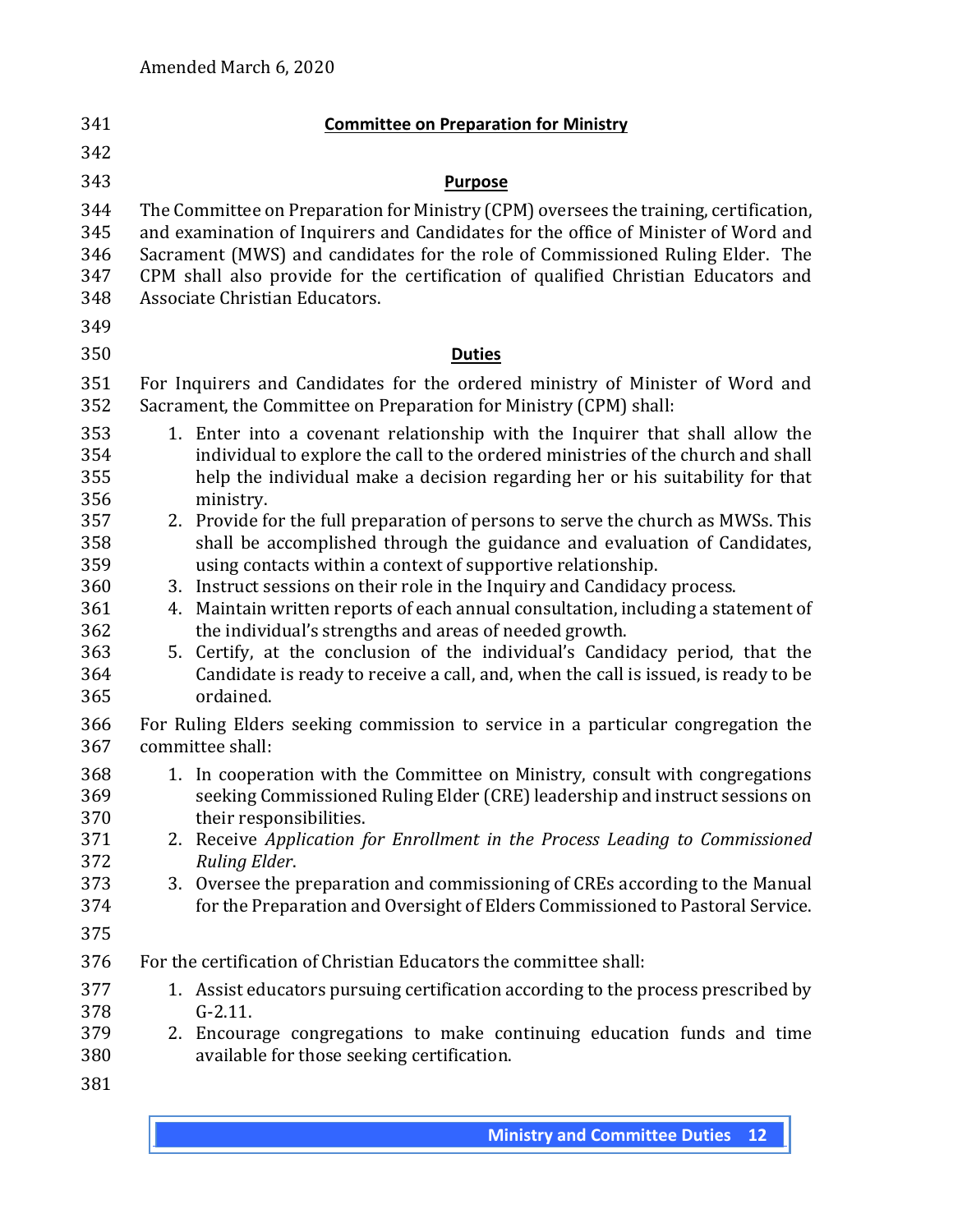| 382        | <b>Membership</b>                                                                                                                                             |
|------------|---------------------------------------------------------------------------------------------------------------------------------------------------------------|
| 383<br>384 | Membership shall be according to the provisions of the Organization and Structure of<br>the Presbytery of Arkansas.                                           |
| 385        | The General Presbyter and Stated Clerk shall serve as staff liaisons.                                                                                         |
| 386        |                                                                                                                                                               |
| 387        | <b>Meetings</b>                                                                                                                                               |
| 388        | The Committee on Preparation for Ministry shall ordinarily meet at least quarterly.                                                                           |
| 389        | Special meetings may be called by the Moderator as needed.                                                                                                    |
| 390<br>391 | A quorum shall be a majority of the currently serving members of the committee as<br>determined by the records of the Presbytery office.                      |
| 392        |                                                                                                                                                               |
| 393        | <b>Reporting</b>                                                                                                                                              |
| 394<br>395 | All actions shall be reported to the Presbytery at the next regular meeting. Between<br>meetings, minutes of meetings shall be submitted to the Stated Clerk. |
| 396        |                                                                                                                                                               |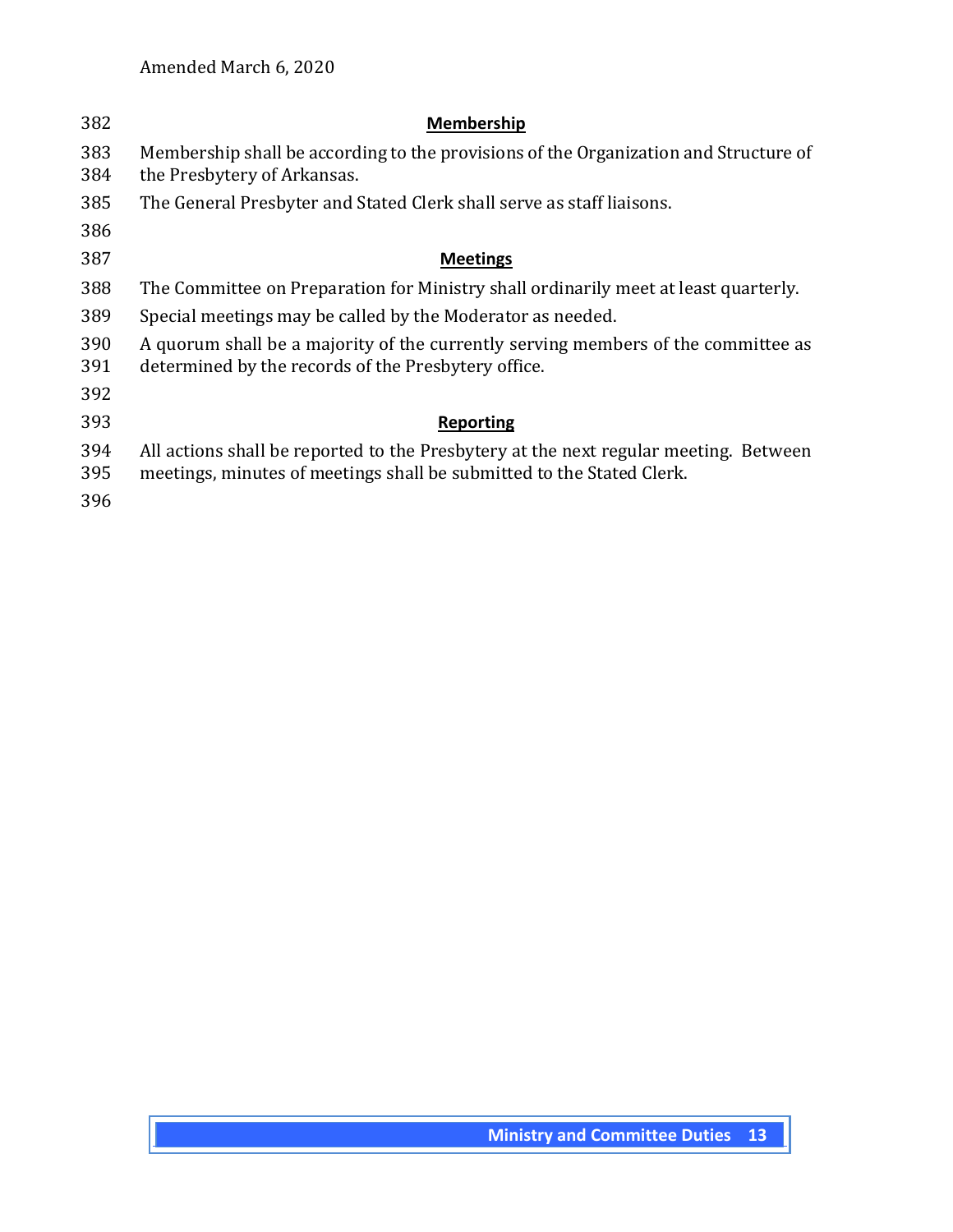| 397                                    | <b>Committee on Ministry</b>                                                                                                                                                                                                                                                                                                                                           |
|----------------------------------------|------------------------------------------------------------------------------------------------------------------------------------------------------------------------------------------------------------------------------------------------------------------------------------------------------------------------------------------------------------------------|
| 398                                    |                                                                                                                                                                                                                                                                                                                                                                        |
| 399                                    | <b>Purpose</b>                                                                                                                                                                                                                                                                                                                                                         |
| 400<br>401<br>402<br>403<br>404<br>405 | The Committee on Ministry shall oversee the enrollment and dismissal of Ministers<br>of Word and Sacrament, the call process for both MWSs and Commissioned Ruling<br>Elders, the care and nurture of church professionals, and, in cooperation with the<br>Future of the Church Ministry Area, inquire into difficulties in congregations per<br>Presbytery policies. |
| 406                                    | <b>Duties</b>                                                                                                                                                                                                                                                                                                                                                          |
| 407                                    |                                                                                                                                                                                                                                                                                                                                                                        |
|                                        | The Committee on Ministry is responsible to the Presbytery in the following ways:                                                                                                                                                                                                                                                                                      |
| 408<br>409                             | Consult with congregations, fellowships, and partner agencies seeking<br>1.<br>pastoral leadership.                                                                                                                                                                                                                                                                    |
| 410                                    | 2. Find in order calls issued by congregations and present calls to MWSs and                                                                                                                                                                                                                                                                                           |
| 411                                    | CREs.                                                                                                                                                                                                                                                                                                                                                                  |
| 412                                    | 3. Approve examinations of MWSs transferring from other presbyteries.                                                                                                                                                                                                                                                                                                  |
| 413                                    | Dissolve pastoral relationships in cases where the MWS and congregation<br>4.                                                                                                                                                                                                                                                                                          |
| 414                                    | concur.                                                                                                                                                                                                                                                                                                                                                                |
| 415                                    | Grant permission to labor within the bounds of the Presbytery.<br>5.                                                                                                                                                                                                                                                                                                   |
| 416                                    | Dismiss MWSs to other presbyteries.<br>6.                                                                                                                                                                                                                                                                                                                              |
| 417                                    | Assist congregations seeking transitional pastoral leadership.<br>7.                                                                                                                                                                                                                                                                                                   |
| 418<br>419                             | Regularly consult with transitional pastoral leaders and sessions during<br>8.                                                                                                                                                                                                                                                                                         |
| 420                                    | congregational transitions.<br>9. Approve Ministry Information Forms for congregations seeking pastoral                                                                                                                                                                                                                                                                |
| 421                                    | leadership.                                                                                                                                                                                                                                                                                                                                                            |
| 422                                    | 10. Ensure compliance with equal opportunity and other hiring policies.                                                                                                                                                                                                                                                                                                |
| 423                                    | 11. Recommend minimum terms of call to the Presbytery and review those                                                                                                                                                                                                                                                                                                 |
| 424                                    | minimums annually.                                                                                                                                                                                                                                                                                                                                                     |
| 425                                    | 12. Report to the Presbytery annually the terms of call for all MWSs and CLPs.                                                                                                                                                                                                                                                                                         |
| 426                                    | 13. Provide for pastoral care for MWSs, CLPs, Certified Christian Educators                                                                                                                                                                                                                                                                                            |
| 427                                    | and their families.                                                                                                                                                                                                                                                                                                                                                    |
| 428                                    | 14. Celebrate and affirm the gifts of retired ministers within the Presbytery                                                                                                                                                                                                                                                                                          |
| 429                                    | and provide for recognition of those minister members of the Presbytery                                                                                                                                                                                                                                                                                                |
| 430                                    | who have died.                                                                                                                                                                                                                                                                                                                                                         |
| 431                                    | 15. Coordinate opportunities for education and professional development                                                                                                                                                                                                                                                                                                |
| 432                                    | within the bounds of the Presbytery.                                                                                                                                                                                                                                                                                                                                   |
| 433<br>434                             | 16. Liaise with new MWSs, CREs, and Christian Educators to welcome them<br>into the life of the Presbytery and assist with their transition into the                                                                                                                                                                                                                   |
| 435                                    | Ordinarily a liaison will be appointed on behalf of the<br>Presbytery.                                                                                                                                                                                                                                                                                                 |
| 436                                    | committee.                                                                                                                                                                                                                                                                                                                                                             |
| 437                                    | 17. Annually review, and make recommendations to the Presbytery, regarding                                                                                                                                                                                                                                                                                             |
| 438                                    | the contract with the Wellspring Renewal Center.                                                                                                                                                                                                                                                                                                                       |
| 439                                    |                                                                                                                                                                                                                                                                                                                                                                        |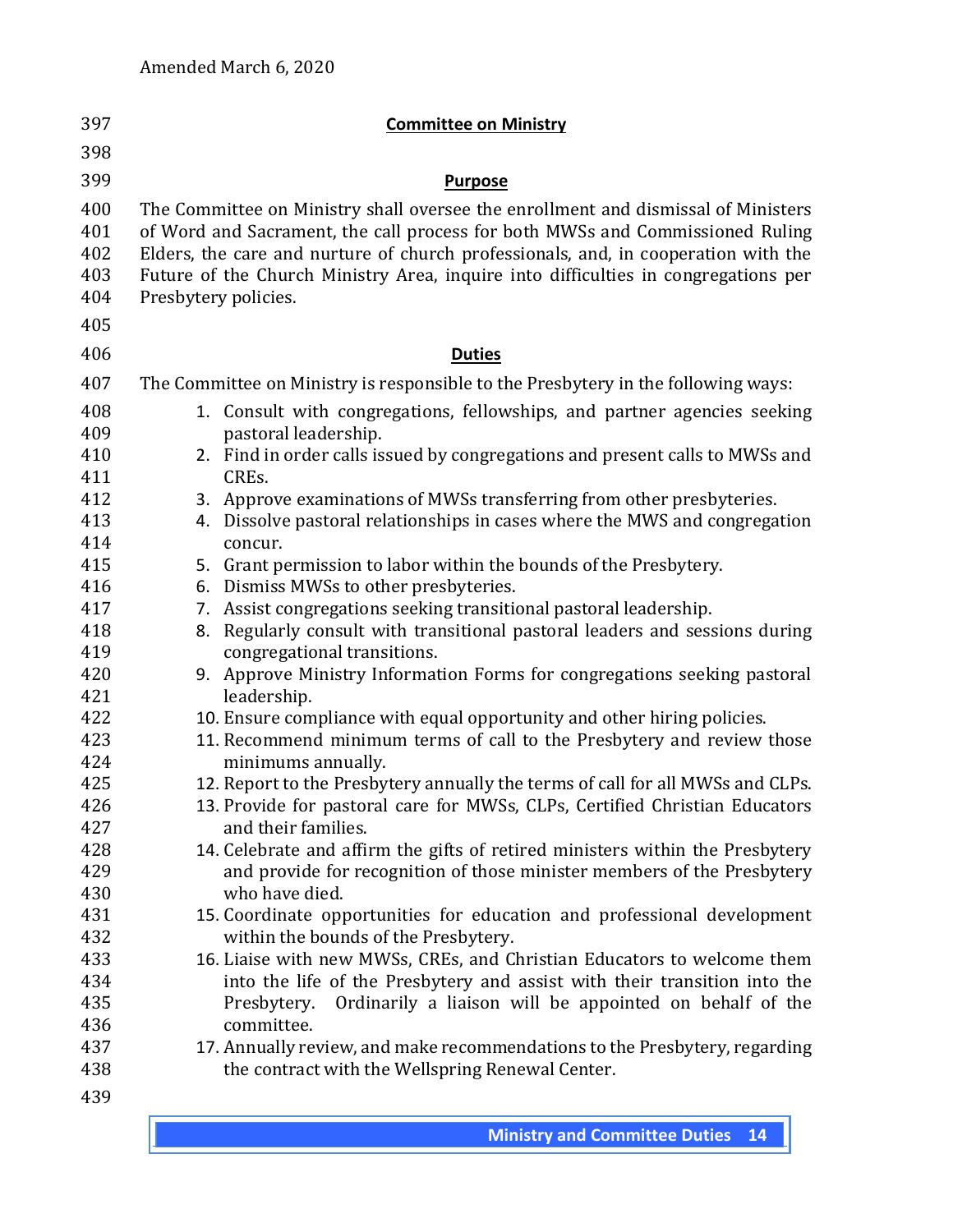| 440        | Membership                                                                                                                                                    |
|------------|---------------------------------------------------------------------------------------------------------------------------------------------------------------|
| 441<br>442 | Membership shall be according to the provisions of the Organization and Structure of<br>the Presbytery of Arkansas.                                           |
| 443        | The General Presbyter and Stated Clerk shall serve as staff liaisons.                                                                                         |
| 444        |                                                                                                                                                               |
| 445        | <b>Meetings</b>                                                                                                                                               |
| 446        | The Committee on Ministry shall meet at least quarterly.                                                                                                      |
| 447        | Special meetings may be called by the Moderator as needed.                                                                                                    |
| 448<br>449 | A quorum shall be a majority of the currently serving members of the committee as<br>determined by the records of the Presbytery office.                      |
| 450        |                                                                                                                                                               |
| 451        | Reporting                                                                                                                                                     |
| 452<br>453 | All actions shall be reported to the Presbytery at the next regular meeting. Between<br>meetings, minutes of meetings shall be submitted to the Stated Clerk. |
| 454        |                                                                                                                                                               |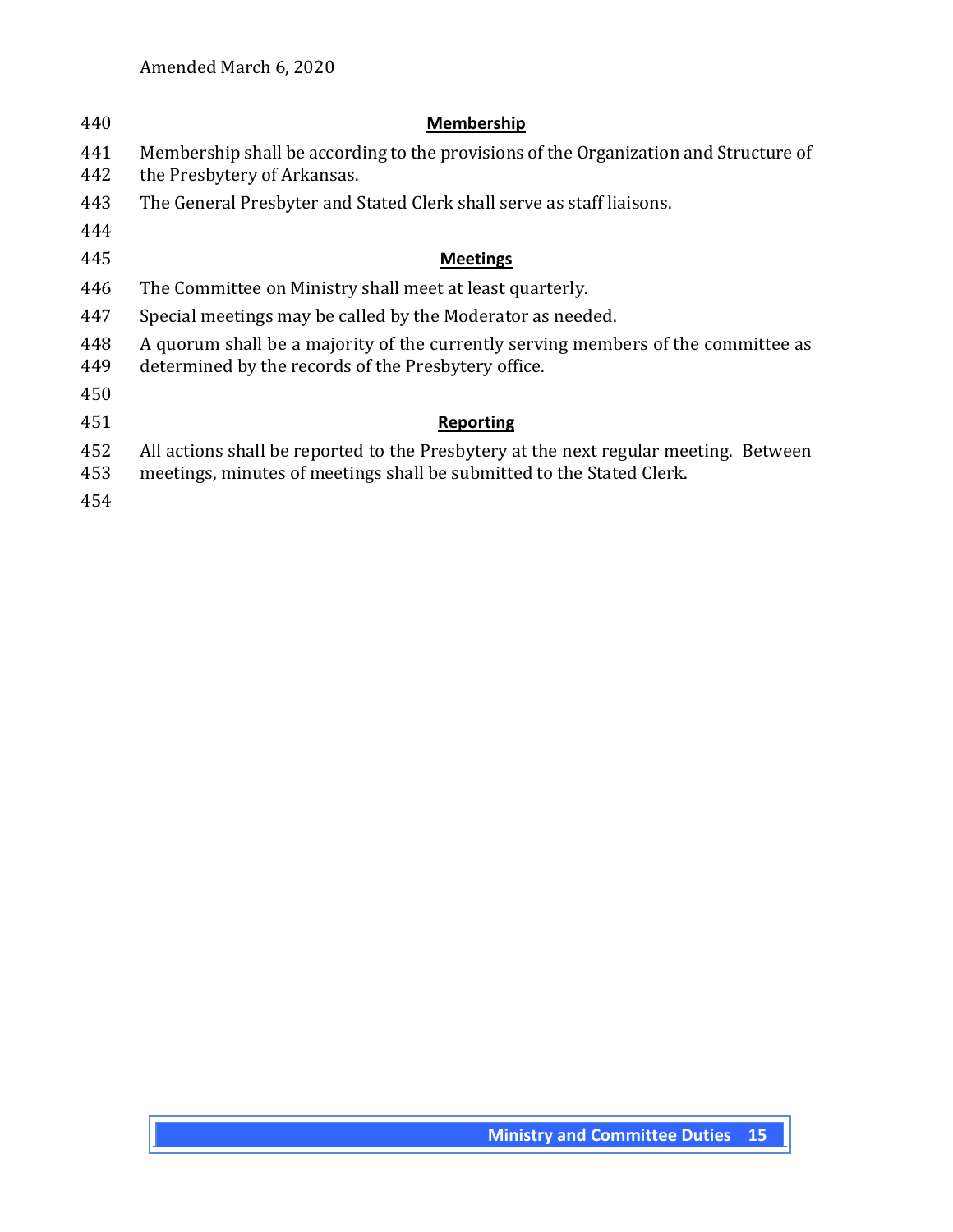| 455               | <b>Mission and Vision</b>                                                                                                                                                                                     |
|-------------------|---------------------------------------------------------------------------------------------------------------------------------------------------------------------------------------------------------------|
| 456               |                                                                                                                                                                                                               |
| 457               | <b>General Provisions</b>                                                                                                                                                                                     |
| 458               |                                                                                                                                                                                                               |
| 459               | <b>Purpose</b>                                                                                                                                                                                                |
| 460<br>461<br>462 | Mission and Vision shall be responsible for assisting the congregations and ministries<br>of the Presbytery of Arkansas to live into the mission and vision priorities of the<br>Presbytery.                  |
| 463               |                                                                                                                                                                                                               |
| 464               | <b>Duties</b>                                                                                                                                                                                                 |
| 465<br>466<br>467 | Mission and Vision committees are responsible for their individual roles in the life of<br>the Presbytery and for coordinating their work. Each permanent committee's duties<br>are described in this manual. |
| 468               |                                                                                                                                                                                                               |
| 469               | <b>Meetings</b>                                                                                                                                                                                               |
| 470<br>471        | The Moderators of Mission and Vision committees shall communicate regularly to<br>coordinate the work of the ministry area.                                                                                   |
| 472<br>473        | Meetings of individual permanent committees shall be according to the policy for that<br>particular committee.                                                                                                |
| 474               |                                                                                                                                                                                                               |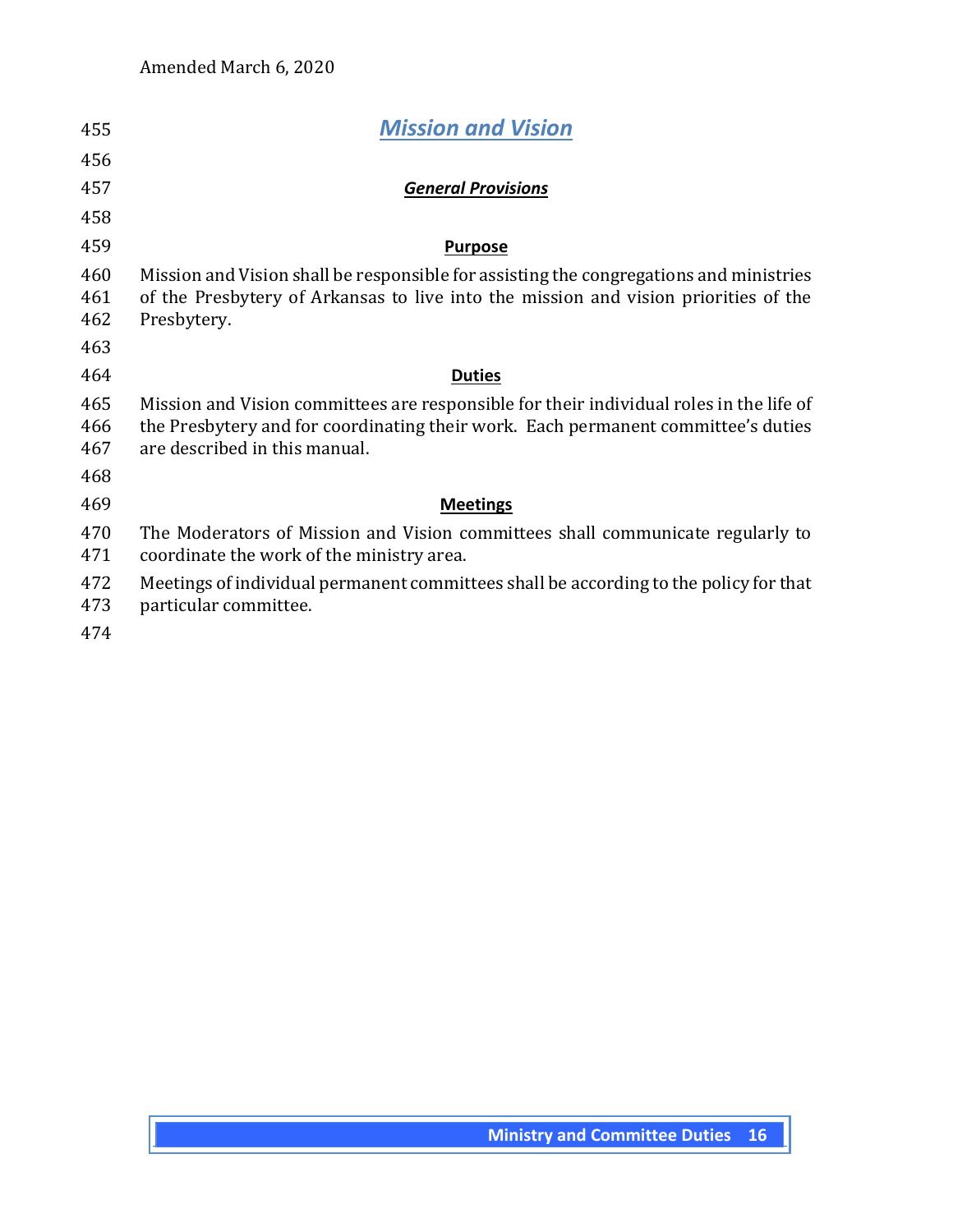| 475 |            | <b>Mission of the Church</b>                                                        |
|-----|------------|-------------------------------------------------------------------------------------|
| 476 |            |                                                                                     |
| 477 |            | <b>Purpose</b>                                                                      |
| 478 |            | The Committee on the Mission of the Church provides oversight, planning, and        |
| 479 |            | support for programs that connect the congregations in practicing Christ-centered   |
| 480 |            | faith through mission and outreach, Christian Education, and spiritual development. |
| 481 |            | Mission of the Church provides guidance and resources to help connect congregations |
| 482 |            | in mission and ministry.                                                            |
| 483 |            |                                                                                     |
| 484 |            | <b>Duties</b>                                                                       |
| 485 |            | The Committee on the Mission of the Church is responsible to the Presbytery for the |
| 486 | following: |                                                                                     |
| 487 |            | 1. Uphold the priorities of the Presbytery that relate to mission and the work of   |
| 488 |            | the church in the world, including interpretation of the vision and priorities of   |
| 489 |            | the larger church.                                                                  |
| 490 |            | 2. Evaluate requests for funding for mission related ministries and projects.       |
| 491 | 3.         | Provide strategies and resources in areas of leadership development,                |
| 492 |            | educational ministries, worship and theology through such programs as:              |
| 493 |            | Retreats                                                                            |
| 494 |            | Workshops                                                                           |
| 495 |            | Informational packets                                                               |
| 496 |            | 4. Help develop ministries of justice and compassion and facilitate opportunities   |
| 497 |            | for individuals and congregations to participate in the same.                       |
| 498 | 5.         | Educate the Presbytery on matters of social concern and help the Presbytery         |
| 499 |            | engage in thoughtful and constructive dialogue on issues challenging                |
| 500 |            | communities and the world to the end that the Presbytery of Arkansas and its        |
| 501 |            | congregations and ministries witness in word and deed.                              |
| 502 |            | 6. Identify new concerns and issues that arise in the culture which call for        |
| 503 |            | spiritual engagement and action. Provide information and opportunities for          |
| 504 |            | engagement.                                                                         |
| 505 |            | 7. Keep before the Presbytery and its congregations the need to care for God's      |
| 506 |            | creation.                                                                           |
| 507 |            | 8. Build ecumenical relationships and encourage ecumenical efforts in the           |
| 508 |            | Presbytery.                                                                         |
| 509 |            | 9. Receive reports from, review the covenants with, and encourage the ministry      |
| 510 |            | of the following entities:                                                          |
| 511 |            | Ferncliff                                                                           |
| 512 |            | Presbyterian Pilgrimage                                                             |
| 513 |            | Presbytery Resource Center Advisory Board (and oversee Board)<br>$\blacksquare$     |
| 514 |            | Presbyterian Women                                                                  |
| 515 |            | 10. Appoint special work groups and task forces as needed to address particular     |
| 516 |            | needs or support individual ministries.                                             |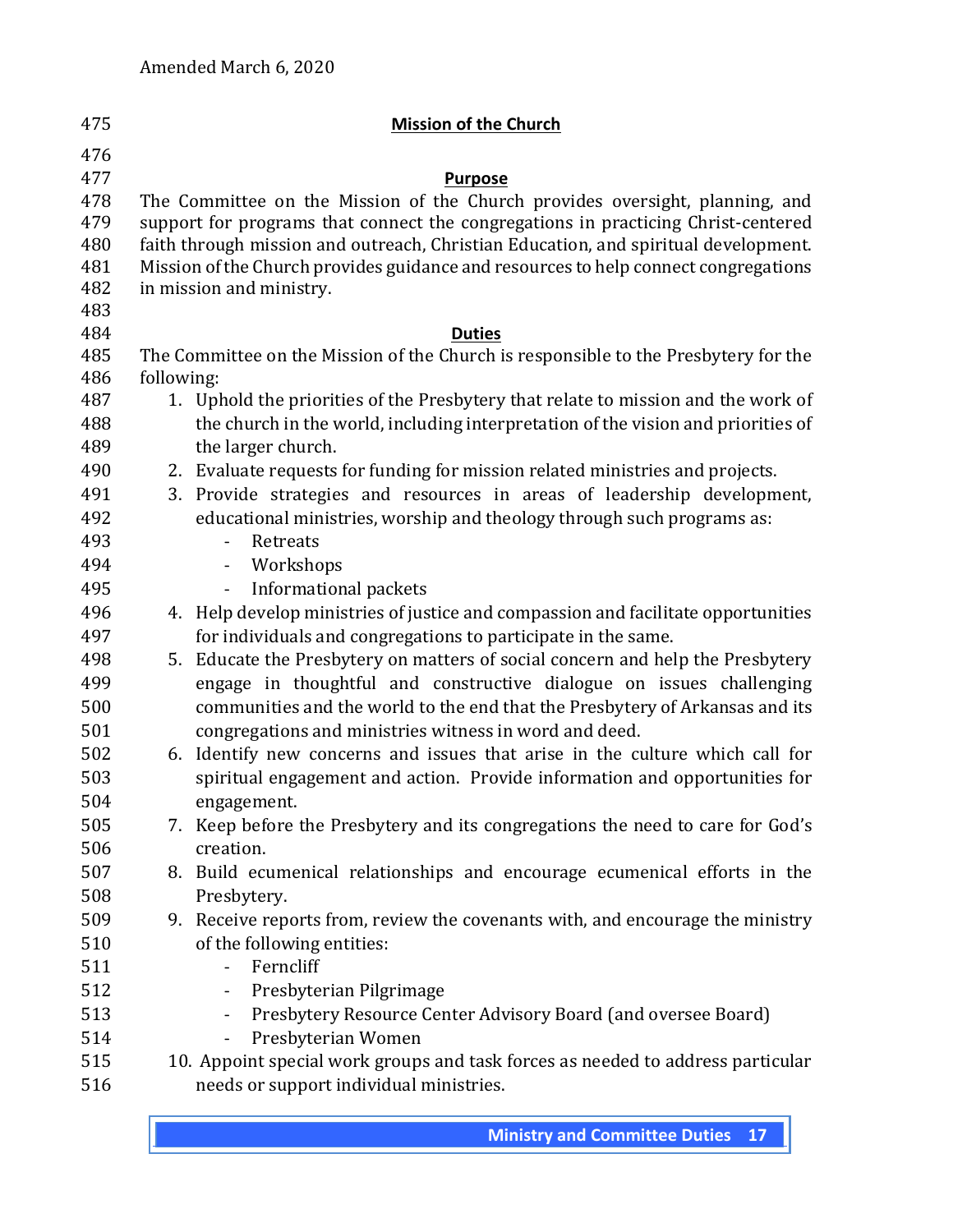| 517                      | Membership                                                                                                                                                                                                                                                           |
|--------------------------|----------------------------------------------------------------------------------------------------------------------------------------------------------------------------------------------------------------------------------------------------------------------|
| 518<br>519               | Membership shall be according to the provisions of the Organization and Structure of<br>the Presbytery of Arkansas.                                                                                                                                                  |
| 520                      | The General Presbyter or his/her designee shall serve as staff liaison                                                                                                                                                                                               |
| 521                      |                                                                                                                                                                                                                                                                      |
| 522                      | <b>Meetings</b>                                                                                                                                                                                                                                                      |
| 523                      | The Committee on the Mission of the Church ordinarily meets at least quarterly.                                                                                                                                                                                      |
| 524                      | Special meetings may be called by the Moderator as needed.                                                                                                                                                                                                           |
| 525<br>526<br>527        | A quorum shall be a majority of the currently serving members of the committee as<br>determined by the records of the Presbytery office, but in no event shall a quorum be<br>less than three members.                                                               |
| 528                      |                                                                                                                                                                                                                                                                      |
| 529                      | <b>Reporting</b>                                                                                                                                                                                                                                                     |
| 530<br>531<br>532<br>533 | All actions of the Mission of the Church and any sub-committees or task forces<br>reporting to it shall be reported to the next regular meeting of the Presbytery.<br>Between regular meetings of the Presbytery, reports shall be made to the<br>Coordinating Team. |
| 534<br>535<br>536<br>537 | Written minutes of all meetings shall be kept and copies should be provided to the<br>moderator of the Coordinating Team and the Stated Clerk within fourteen days of<br>regular or special meeting.                                                                 |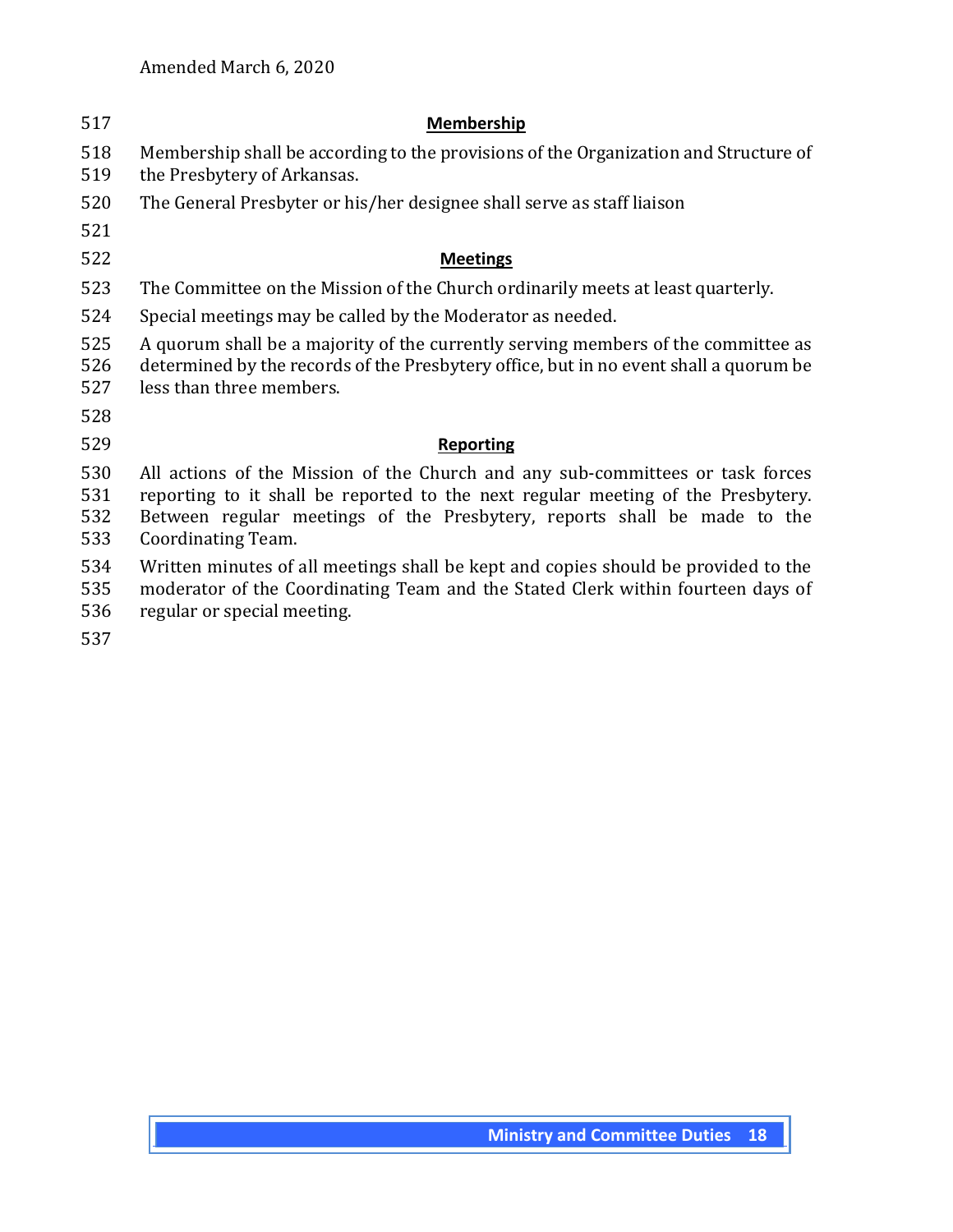| 538                                                                | <b>Sub-Committee on Disaster Preparedness and Response</b>                                                                                                                                                                                                                                                                                                                                                                                                                                                                                                                                                                                                                                           |
|--------------------------------------------------------------------|------------------------------------------------------------------------------------------------------------------------------------------------------------------------------------------------------------------------------------------------------------------------------------------------------------------------------------------------------------------------------------------------------------------------------------------------------------------------------------------------------------------------------------------------------------------------------------------------------------------------------------------------------------------------------------------------------|
| 539                                                                |                                                                                                                                                                                                                                                                                                                                                                                                                                                                                                                                                                                                                                                                                                      |
| 540                                                                | <b>Purpose</b>                                                                                                                                                                                                                                                                                                                                                                                                                                                                                                                                                                                                                                                                                       |
| 541<br>542<br>543<br>544<br>545                                    | The permanent Sub-Committee on Disaster Preparedness and Response provides the<br>Presbytery with planning and coordination in preparation for and response to natural<br>or human-induced disasters within the bounds of the Presbytery and response to<br>such disasters outside the Presbytery.                                                                                                                                                                                                                                                                                                                                                                                                   |
| 546                                                                | <b>Duties</b>                                                                                                                                                                                                                                                                                                                                                                                                                                                                                                                                                                                                                                                                                        |
| 547                                                                | The permanent Sub-Committee on Disaster Preparedness and Response shall:                                                                                                                                                                                                                                                                                                                                                                                                                                                                                                                                                                                                                             |
| 548<br>549<br>550<br>551<br>552<br>553<br>554<br>555               | 1. Recommend to the Presbytery means by which the Presbytery and its<br>congregations can best prepare for natural or human-induced disasters.<br>Serve as a resource to congregations preparing disaster preparedness plans.<br>2.<br>Prepare and disseminate a disaster response plan for Presbytery.<br>3.<br>Review and revise this plan as needed.<br>4.<br>5. Coordinate a rapid response to local disasters and disasters outside the<br>Presbytery of Arkansas.<br>6. Form and activate communication protocols as needed.                                                                                                                                                                   |
| 556<br>557<br>558<br>559<br>560<br>561<br>562<br>563<br>564<br>565 | Ensure that pastors affected by disasters receive pastoral care.<br>7.<br>Disseminate assessment and response information to affected churches and<br>8.<br>responding churches, Presbyterian Disaster Assistance (PDA), and other<br>including local<br>inter-faith<br>networks<br>organizations<br>and<br>Volunteer<br>Organizations Active in Disasters (VOAD).<br>9. Plan training for DPRC members and field volunteers.<br>10. Liaison with inter-faith and civic disaster response agencies, and provide<br>representatives as requested.<br>11. Develop and maintain master phone lists of DPRC members and field<br>volunteers as well as resources available for prompt disaster response. |
| 566<br>567<br>568<br>569<br>570<br>571<br>572                      | 12. Recommend creation of financial accounts to receive and disburse relief funds.<br>13. Develop and maintain a Memorandum of Understanding with PDA.<br>14. Recruit and elect members to serve on the Sub-Committee in three-year<br>classes, reporting those members at the October meeting of the Presbytery.<br>15. Provide an annual report to Presbytery.                                                                                                                                                                                                                                                                                                                                     |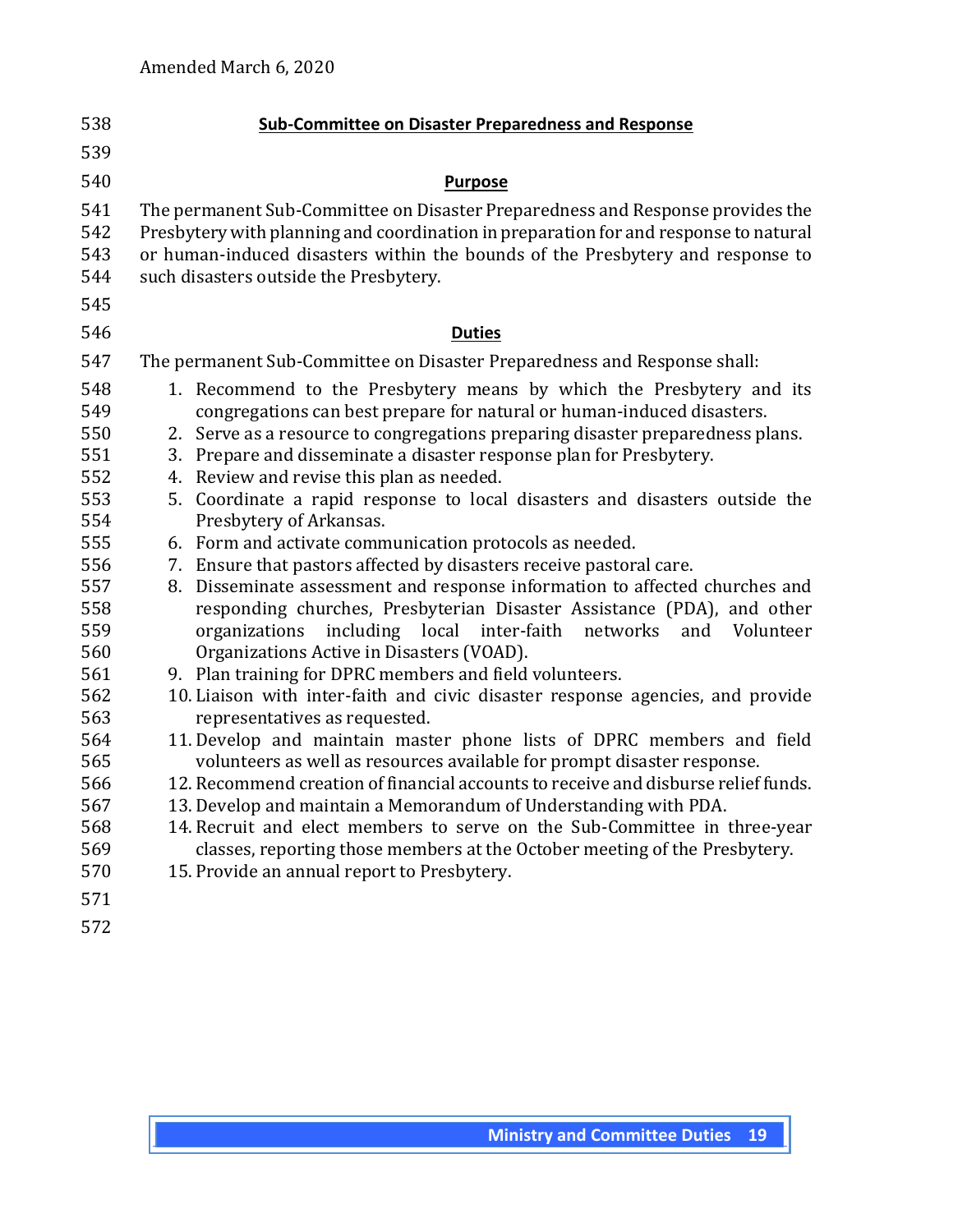| 573                                                                                                                               | <b>Sub-Committee on Honduran Ministry</b>                                                                                                                                                                                                                                                                                                                                                                                                                                                                                                                                                                                                                                                                                                                                                                                                                                                                                                                                                                                                                                                                                                                                                                                                                                                                        |
|-----------------------------------------------------------------------------------------------------------------------------------|------------------------------------------------------------------------------------------------------------------------------------------------------------------------------------------------------------------------------------------------------------------------------------------------------------------------------------------------------------------------------------------------------------------------------------------------------------------------------------------------------------------------------------------------------------------------------------------------------------------------------------------------------------------------------------------------------------------------------------------------------------------------------------------------------------------------------------------------------------------------------------------------------------------------------------------------------------------------------------------------------------------------------------------------------------------------------------------------------------------------------------------------------------------------------------------------------------------------------------------------------------------------------------------------------------------|
| 574                                                                                                                               |                                                                                                                                                                                                                                                                                                                                                                                                                                                                                                                                                                                                                                                                                                                                                                                                                                                                                                                                                                                                                                                                                                                                                                                                                                                                                                                  |
| 575                                                                                                                               | <b>Purpose</b>                                                                                                                                                                                                                                                                                                                                                                                                                                                                                                                                                                                                                                                                                                                                                                                                                                                                                                                                                                                                                                                                                                                                                                                                                                                                                                   |
| 576<br>577<br>578<br>579                                                                                                          | The permanent Sub-Committee on Honduran Ministry provides the Presbytery with<br>planning and coordination of the Presbytery's ministry in Honduras through the<br>Presbyterian Church (U.S.A.) and with the Presbyterian Church of Honduras.                                                                                                                                                                                                                                                                                                                                                                                                                                                                                                                                                                                                                                                                                                                                                                                                                                                                                                                                                                                                                                                                    |
| 580                                                                                                                               | <b>Duties</b>                                                                                                                                                                                                                                                                                                                                                                                                                                                                                                                                                                                                                                                                                                                                                                                                                                                                                                                                                                                                                                                                                                                                                                                                                                                                                                    |
| 581<br>582<br>583<br>584<br>585<br>586<br>587<br>588<br>589<br>590<br>591<br>592<br>593<br>594<br>595<br>596<br>597<br>598<br>599 | The permanent Sub-Committee on Honduran Ministry shall:<br>1. Be a member of the Presbyterian Church (U.S.A.)'s Honduran Network.<br>2. Work through the Presbyterian Church (U.S.A.)'s Honduran Network to serve<br>in partnership with the Presbyterian Church of Honduras as the churches,<br>together, work to improve the quality of life of the people of Honduras, deepen<br>relationships between the Presbyterian Church of Honduras and the<br>Presbytery of Arkansas/PC(USA) and the people of Honduras and<br>Arkansans/North Americans, and assist in what ways possible to enable the<br>Presbyterian Church of Honduras to share the good news we know through<br>Jesus Christ.<br>3. Communicate regularly with the Presbytery of Arkansas about the ministry of<br>the Honduran Ministry through reports to Presbytery, reports to the Mission<br>of the Church Ministry Area, articles in the Banner, and through speakers who<br>are available to speak to congregations and other groups.<br>4. Promote and provide speakers to share the good news of the ministry.<br>Encourage individuals and congregations to become involved in the ministry<br>5.<br>in Honduras through prayer, financial giving, developing relationships with<br>the people of Honduras, and personal involvement. |
| 600<br>601<br>602<br>603<br>604<br>605<br>606                                                                                     | 6. Organize efforts of the Presbytery of Arkansas, planning the ministry of the<br>Presbytery in service to the people of Honduras and the Presbyterian Church<br>of Honduras, particularly mission trips.<br>7. Work closely with Solar Under the Sun and Living Waters for the World in<br>providing a reliable, sustainable power source for those in areas of Honduras<br>not served by the country's power grid, and clean water for those without<br>8. Establish an account with the Texas Presbyterian Foundation, in cooperation                                                                                                                                                                                                                                                                                                                                                                                                                                                                                                                                                                                                                                                                                                                                                                        |
| 607<br>608<br>609<br>610<br>611                                                                                                   | with the Presbytery of Arkansas, through which funds may be received and<br>disbursed.<br>On behalf of the Presbytery, oversee the funds specifically designated to the<br>9.<br>Honduran Ministry, serving as the receiving and disbursing agent for the funds<br>generated for the ministry, keeping accurate records, and being transparent in                                                                                                                                                                                                                                                                                                                                                                                                                                                                                                                                                                                                                                                                                                                                                                                                                                                                                                                                                                |
| 612<br>613<br>614<br>615<br>616                                                                                                   | how those funds are utilized.<br>10. Recruit and elect members to serve on the Sub-Committee in three-year<br>classes, reporting those members at the October meeting of the Presbytery.<br>11. Provide an annual report to Presbytery.                                                                                                                                                                                                                                                                                                                                                                                                                                                                                                                                                                                                                                                                                                                                                                                                                                                                                                                                                                                                                                                                          |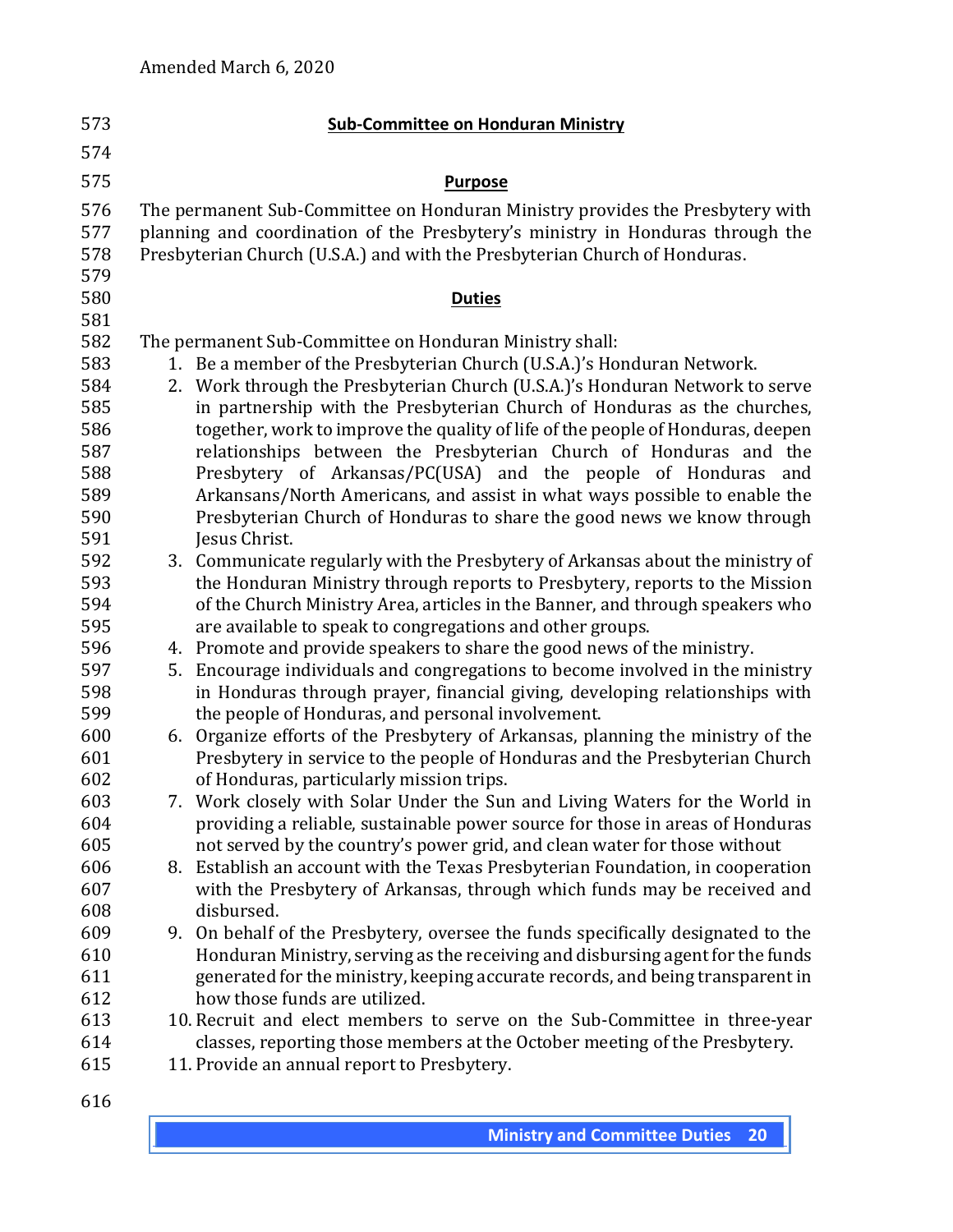| 617                                                  | <b>Presbyterian Women of the Presbytery of Arkansas</b>                                                                                                                                                                                                                                                                                                                                                                                                                                                                                                      |
|------------------------------------------------------|--------------------------------------------------------------------------------------------------------------------------------------------------------------------------------------------------------------------------------------------------------------------------------------------------------------------------------------------------------------------------------------------------------------------------------------------------------------------------------------------------------------------------------------------------------------|
| 618                                                  |                                                                                                                                                                                                                                                                                                                                                                                                                                                                                                                                                              |
| 619                                                  | <b>Purpose</b>                                                                                                                                                                                                                                                                                                                                                                                                                                                                                                                                               |
| 620<br>621                                           | Forgiven and freed by God in Jesus Christ, empowered by the Holy Spirit we commit<br>ourselves:                                                                                                                                                                                                                                                                                                                                                                                                                                                              |
| 622                                                  | to nurture our faith through prayer and Bible study,                                                                                                                                                                                                                                                                                                                                                                                                                                                                                                         |
| 623                                                  | to support the mission of the church worldwide,                                                                                                                                                                                                                                                                                                                                                                                                                                                                                                              |
| 624                                                  | to work for justice and peace, and to build an inclusive, caring community of                                                                                                                                                                                                                                                                                                                                                                                                                                                                                |
| 625<br>626                                           | women that                                                                                                                                                                                                                                                                                                                                                                                                                                                                                                                                                   |
| 627                                                  | strengthen the Presbyterian Church (U. S. A.) and<br>witness to the promise of God's kingdom.                                                                                                                                                                                                                                                                                                                                                                                                                                                                |
|                                                      |                                                                                                                                                                                                                                                                                                                                                                                                                                                                                                                                                              |
| 628                                                  |                                                                                                                                                                                                                                                                                                                                                                                                                                                                                                                                                              |
| 629                                                  | <b>Membership</b>                                                                                                                                                                                                                                                                                                                                                                                                                                                                                                                                            |
| 630<br>631<br>632                                    | Presbyterian Women of the Presbytery of Arkansas shall be composed of all the<br>women in the congregations of the Presbytery of Arkansas who choose to participate<br>in, or be supportive of the Presbyterian Women.                                                                                                                                                                                                                                                                                                                                       |
| 633                                                  |                                                                                                                                                                                                                                                                                                                                                                                                                                                                                                                                                              |
| 634                                                  | <b>Organization</b>                                                                                                                                                                                                                                                                                                                                                                                                                                                                                                                                          |
| 635<br>636<br>637<br>638                             | Presbyterian Women of the Presbytery is headed by a coordinating team of leaders<br>elected at the annual general meeting in the spring of each year. These elected leaders<br>serve a two or three-year-term. There is an approved Manual of Operations for<br>Presbyterian Women in the Presbytery of Arkansas by which they are guided.                                                                                                                                                                                                                   |
| 639                                                  |                                                                                                                                                                                                                                                                                                                                                                                                                                                                                                                                                              |
| 640                                                  | <b>Meetings</b>                                                                                                                                                                                                                                                                                                                                                                                                                                                                                                                                              |
| 641<br>642<br>643<br>644<br>645                      | The Coordinating Team of Presbyterian Women in the Presbytery shall normally<br>meet at stated meetings a minimum of two times a year. Presbyterian Women in the<br>Presbytery meet together at the Annual Spring Gathering. In the fall, cluster meetings<br>are held in each cluster to provide for worship, fellowship, Bible study review, and to<br>provide information to empower the leadership of Presbyterian Women.                                                                                                                                |
| 646                                                  |                                                                                                                                                                                                                                                                                                                                                                                                                                                                                                                                                              |
| 647                                                  | <b>Accountability and Support</b>                                                                                                                                                                                                                                                                                                                                                                                                                                                                                                                            |
| 648<br>649<br>650<br>651<br>652<br>653<br>654<br>655 | The organization of Presbyterian Women will be accountable to the Presbytery<br>through the Committee on the Mission of the Church. The Moderator of Presbyterian<br>Women shall have voice and vote in Presbytery as provided by the organization and<br>structure of the Presbytery. This organization of women in the Presbytery is nurtured<br>and financially supported by the Presbytery of Arkansas and shall annually submit a<br>budget to the Committee on Administration and shall make a report to a meeting of<br>Presbytery at least annually. |
| 656                                                  |                                                                                                                                                                                                                                                                                                                                                                                                                                                                                                                                                              |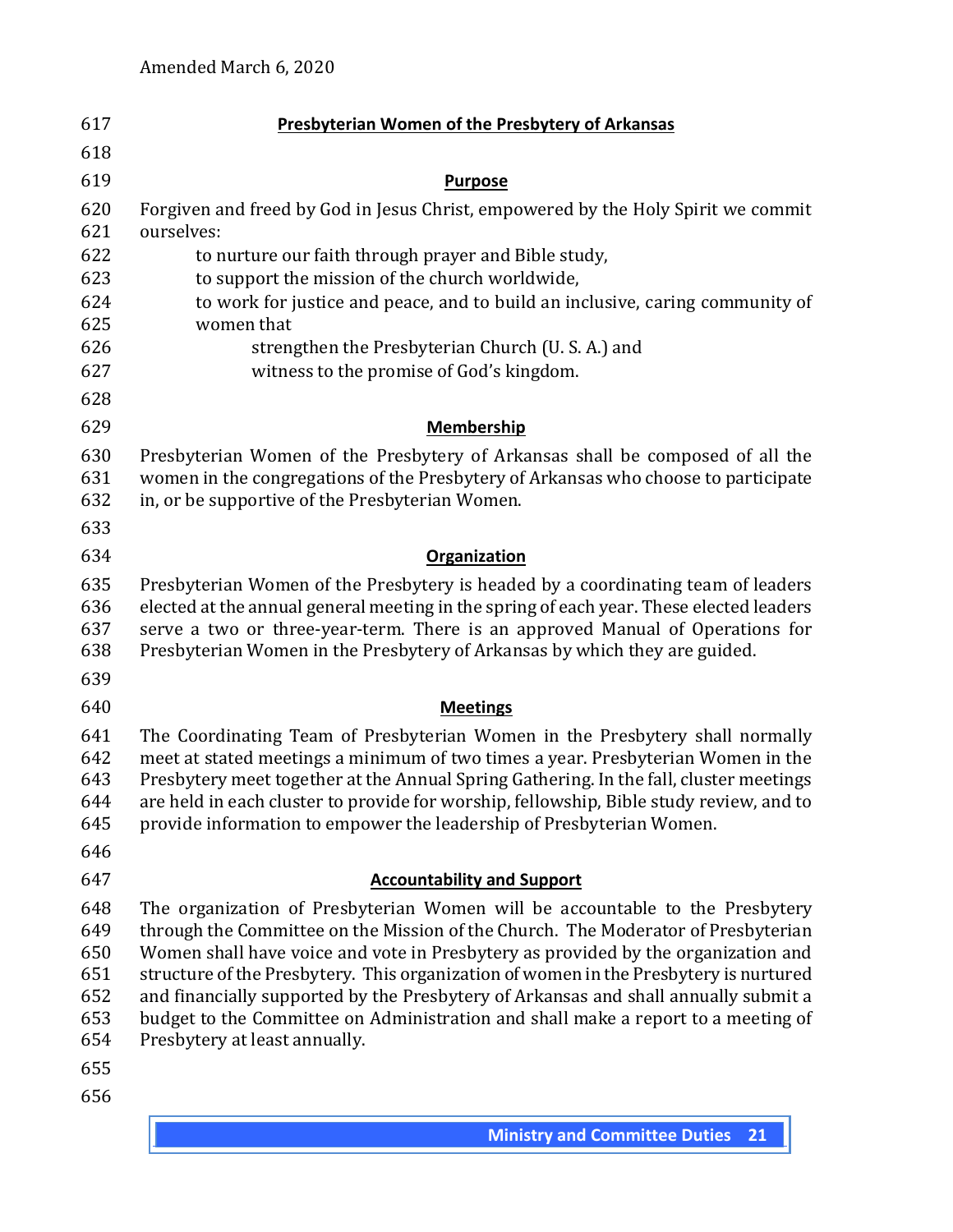| 657                                                                | <b>Youth, Young Adults and Campus Ministry</b>                                                                                                                                                                                                                                                                                                                                                                                                                                                                                                                                                                                                                                                                                             |
|--------------------------------------------------------------------|--------------------------------------------------------------------------------------------------------------------------------------------------------------------------------------------------------------------------------------------------------------------------------------------------------------------------------------------------------------------------------------------------------------------------------------------------------------------------------------------------------------------------------------------------------------------------------------------------------------------------------------------------------------------------------------------------------------------------------------------|
| 658                                                                |                                                                                                                                                                                                                                                                                                                                                                                                                                                                                                                                                                                                                                                                                                                                            |
| 659                                                                | <b>Purpose</b>                                                                                                                                                                                                                                                                                                                                                                                                                                                                                                                                                                                                                                                                                                                             |
| 660<br>661<br>662<br>663<br>664<br>665<br>666<br>667<br>668<br>669 | Youth, Young Adults and Campus Ministry coordinates, supports, and encourages the<br>ministry of the church with middle school and high school youth, college and campus-<br>based ministries within the bounds of the Presbytery, and ministries with Young<br>Adults up to age 35. It serves as the Presbytery's conduit between the sub-committees<br>of the Presbytery that carry out the programming aspects of the Presbytery's<br>ministries with youth and campus ministry, as the entity that encourages<br>prioritization of youth, young adults, and campus ministry within the context of the<br>work of the other committees of Mission and Ministry, and as the resource for<br>congregational ministry to these age groups. |
| 670                                                                | <b>Duties</b>                                                                                                                                                                                                                                                                                                                                                                                                                                                                                                                                                                                                                                                                                                                              |
| 671                                                                | Youth, Young Adults and Campus Ministry shall:                                                                                                                                                                                                                                                                                                                                                                                                                                                                                                                                                                                                                                                                                             |
| 672<br>673<br>674<br>675<br>676                                    | 1. Develop and provide strategic leadership for programs and resources to<br>develop ministries with youth, collegiate, and young adults on the Presbytery<br>and congregational levels.<br>2. Oversee the work of the Youth Advisory Team of the Presbytery and assist it<br>in providing opportunities for youth to connect at the Presbytery, synod, and                                                                                                                                                                                                                                                                                                                                                                                |
| 677<br>678<br>679<br>680<br>681                                    | national level.<br>3. Encourage and promote campus ministry within the bounds of the Presbytery.<br>Appoint sub-committees and task forces as needed to address particular needs<br>4.<br>or support individual ministries.<br>5. Encourage congregations to elect YADs and YAADs for Presbytery meetings.                                                                                                                                                                                                                                                                                                                                                                                                                                 |
| 682                                                                |                                                                                                                                                                                                                                                                                                                                                                                                                                                                                                                                                                                                                                                                                                                                            |
| 683                                                                | <b>Membership</b>                                                                                                                                                                                                                                                                                                                                                                                                                                                                                                                                                                                                                                                                                                                          |
| 684<br>685                                                         | Membership shall be according to the provisions of the Organization and Structure of<br>the Presbytery of Arkansas                                                                                                                                                                                                                                                                                                                                                                                                                                                                                                                                                                                                                         |
| 686<br>687                                                         | The General Presbyter or his/her designee shall serve as staff liaison.                                                                                                                                                                                                                                                                                                                                                                                                                                                                                                                                                                                                                                                                    |
| 688                                                                | Organization                                                                                                                                                                                                                                                                                                                                                                                                                                                                                                                                                                                                                                                                                                                               |
| 689<br>690                                                         | There are two permanent sub-committees for youth and for campus ministry.                                                                                                                                                                                                                                                                                                                                                                                                                                                                                                                                                                                                                                                                  |
| 691                                                                | <b>Meetings</b>                                                                                                                                                                                                                                                                                                                                                                                                                                                                                                                                                                                                                                                                                                                            |
| 692                                                                | Youth, Young Adults and Campus Ministry shall normally meet at least quarterly.                                                                                                                                                                                                                                                                                                                                                                                                                                                                                                                                                                                                                                                            |
| 693                                                                | Special meetings may be called by the Moderator as needed.                                                                                                                                                                                                                                                                                                                                                                                                                                                                                                                                                                                                                                                                                 |
| 694<br>695<br>696                                                  | A quorum shall be a majority of the currently serving members of the committee as<br>determined by the records of the Presbytery office, but in no event shall a quorum be<br>less than three members.                                                                                                                                                                                                                                                                                                                                                                                                                                                                                                                                     |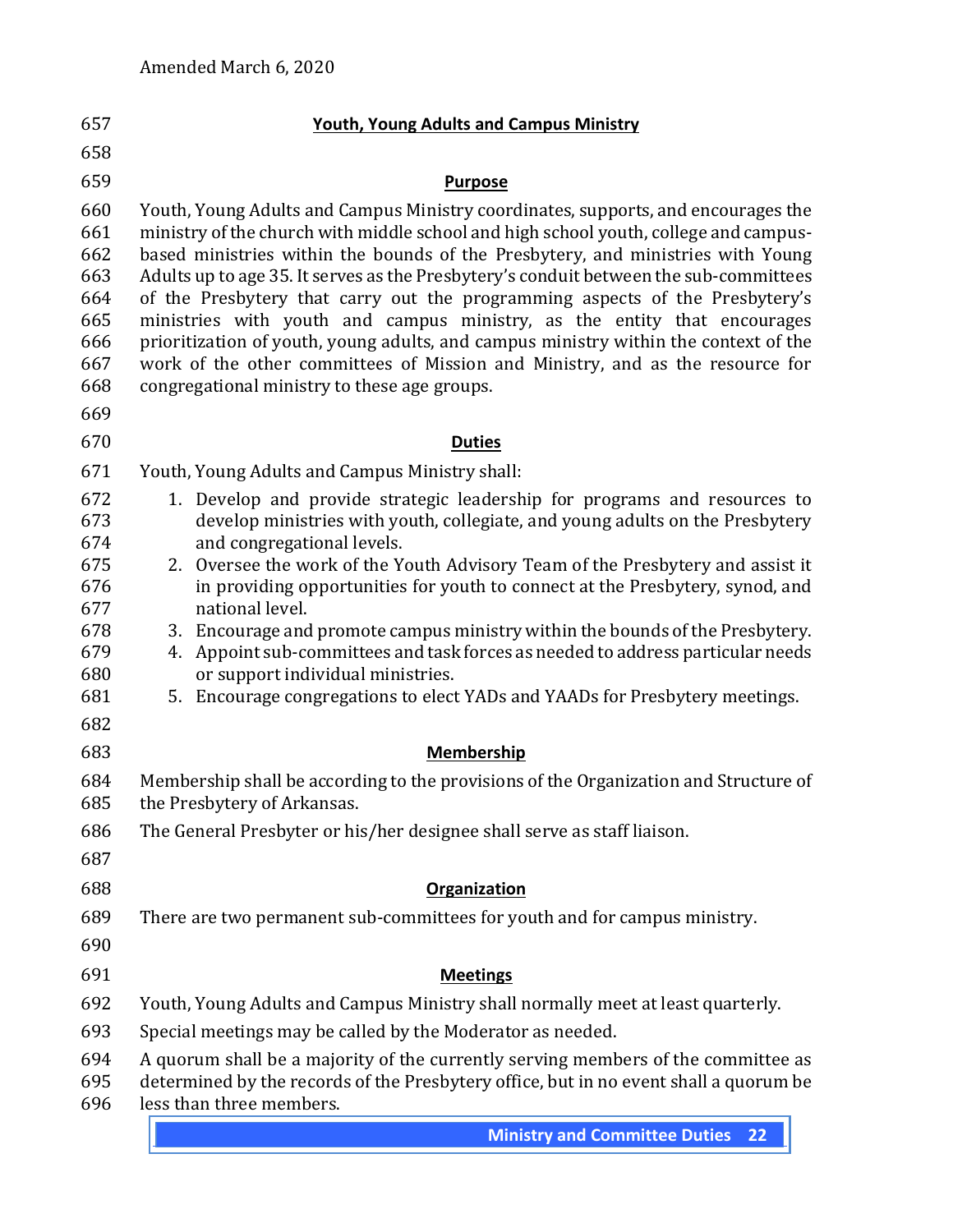## **Reporting**

 All actions of Youth, Young Adults and Campus Ministry and any sub-committees or task forces reporting to it shall be reported to the next regular meeting of the

 Presbytery. Between regular meetings of the Presbytery, reports shall be made to the Coordinating Team.

- 
- Written minutes of all meetings shall be kept and copies should be provided to the
- moderator of the Coordinating Team and the Stated Clerk within fourteen days of regular or special meetings.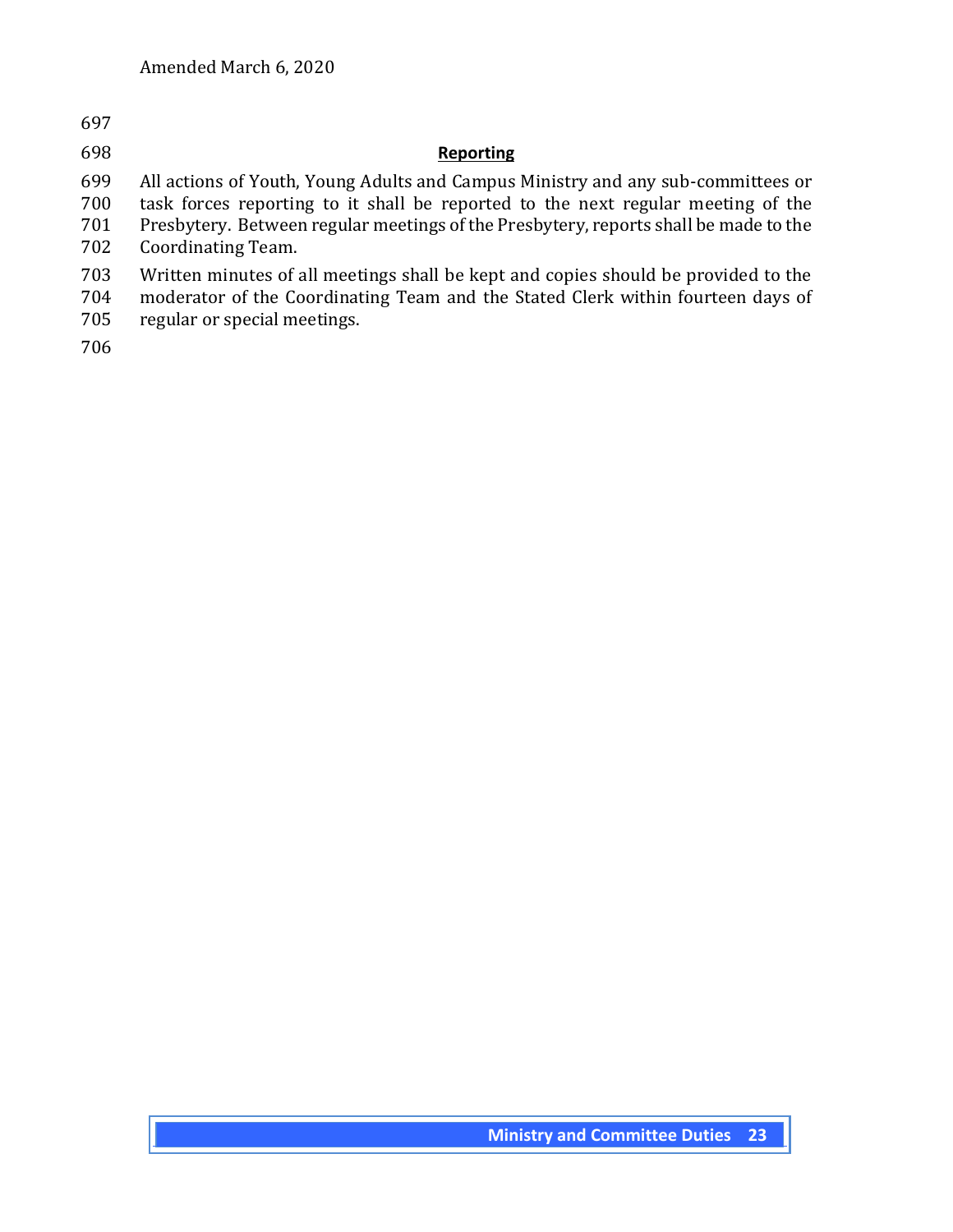| 707        |    | <b>Future of the Church</b>                                                                      |
|------------|----|--------------------------------------------------------------------------------------------------|
| 708<br>709 |    | <b>Purpose</b>                                                                                   |
| 710        |    | The Committee on the Future of the Church serves as a catalyst to engage                         |
| 711        |    | congregations and the Presbytery in creative thinking and planning beyond current                |
| 712        |    | models of ministry and programming to meet the challenges of new demographics                    |
| 713        |    | and trends as society continues to change. Future of the Church assists with visioning,          |
| 714        |    | branding, technology, and development of new ministries. It provides new church                  |
| 715        |    | development functions of the Presbytery.                                                         |
| 716        |    |                                                                                                  |
| 717        |    | <b>Duties</b>                                                                                    |
| 718        |    | 1. Provide resources and resource persons to assist congregations to perform                     |
| 719        |    | visioning activities for their churches and communities.                                         |
| 720<br>721 | 2. | Develop branding for the Presbytery and templates for churches to adapt for<br>individual needs. |
| 722        |    | 3. Develop advertising plan and funding to promote branding of Presbytery and                    |
| 723        |    | PC(USA) in media outlets throughout the Presbytery.                                              |
| 724        | 4. | Maintain accessible technology consultant, as either employee or volunteer, to                   |
| 725        |    | assist congregations and actively encourage congregations' use of technology,                    |
| 726        |    | websites, and social media.                                                                      |
| 727        |    | 5. Assist congregations with development of new ministries and utilization of                    |
| 728        |    | 1001 New Worshiping Communities resources.                                                       |
| 729        |    | 6. Continue to ask "what's next?" for the church and actively seek resources and                 |
| 730        |    | programming ideas for implementation through congregations<br>and                                |
| 731        |    | Presbytery committees.                                                                           |
| 732        | 7. | Identify sites for new church plants, develop core memberships, and                              |
| 733        |    | encourage and empower their growth and ministry with collaboration                               |
| 734        |    | between a standing New Church Committee and task forces appointed by the                         |
| 735        |    | Future of the Church Ministry Area for each new church plant.                                    |
| 736        |    | 8. Assist churches to re-develop their mission and ministry as needed by forming                 |
| 737        |    | a team of representatives from the five ministry areas to conduct a mission                      |
| 738        |    | study and develop an action plan and timeline.                                                   |
| 739        |    | 9. Oversee the work of special working groups and task forces formed to address                  |
| 740        |    | special needs.                                                                                   |
| 741        |    | 10. Assist congregations seeking funding or grants from other councils or agencies               |
| 742        |    | of the church.                                                                                   |
| 743        |    | 11. Oversee all real property purchased for new church development and make                      |
| 744        |    | recommendations to the Presbytery for its use or disposal.                                       |
| 745        |    |                                                                                                  |
| 746        |    |                                                                                                  |
| 747        |    | <b>Membership</b>                                                                                |
| 748        |    |                                                                                                  |